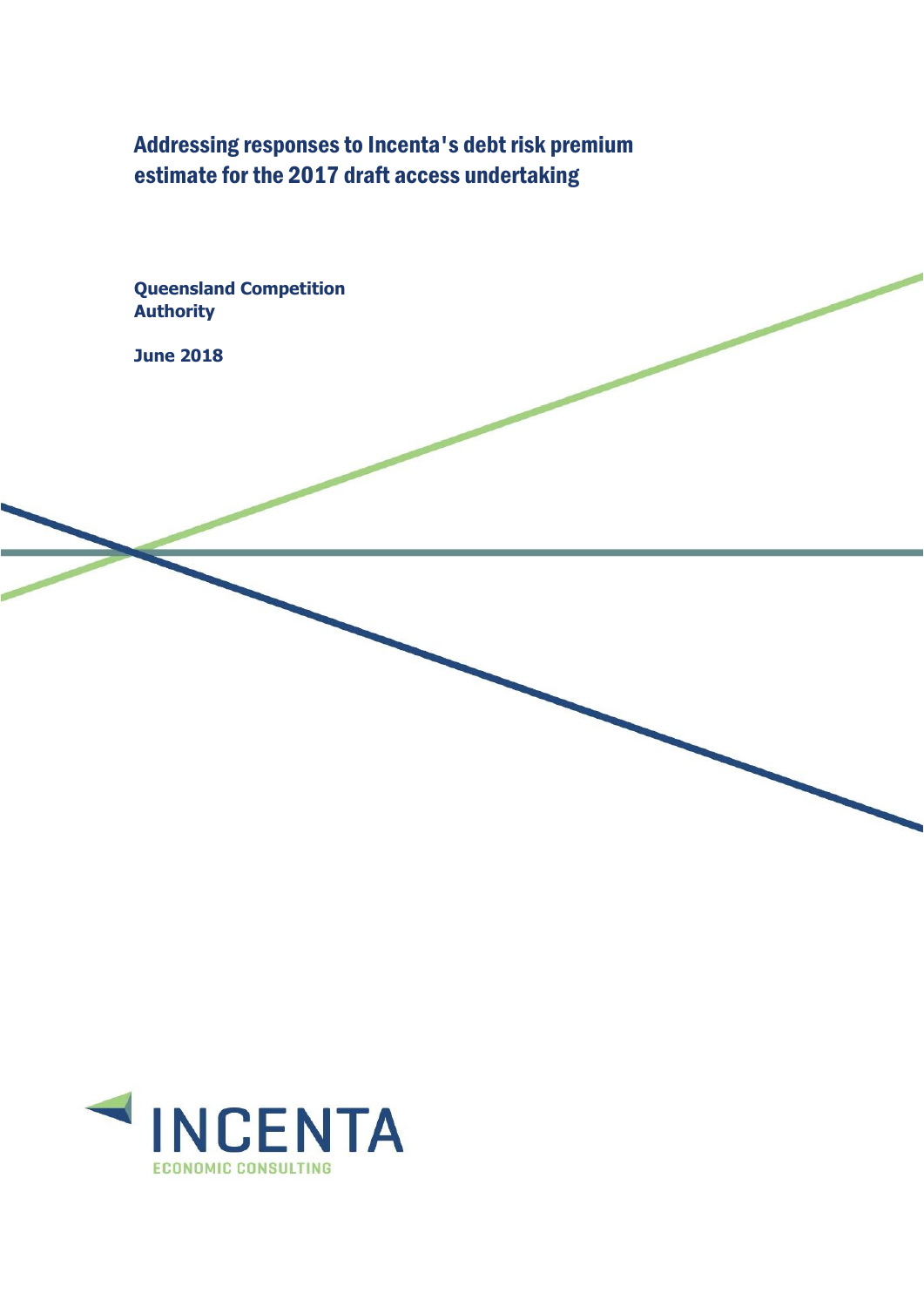

# Table of Contents

| 1. |      |                                                                                        |  |
|----|------|----------------------------------------------------------------------------------------|--|
| 2. |      |                                                                                        |  |
|    | 2.1  |                                                                                        |  |
|    | 2.2  |                                                                                        |  |
|    | 2.3  |                                                                                        |  |
|    | 2.4  |                                                                                        |  |
|    | 2.5  |                                                                                        |  |
|    | 2.6  |                                                                                        |  |
|    | 2.7  |                                                                                        |  |
|    | 2.8  | Consistency with PwC's (2013) position on use of the BBB BVAL curve as an estimate of  |  |
|    | 2.9  | Adjustment of the RBA third party yield estimate to match the 10-year target tenor  19 |  |
|    | 2.10 |                                                                                        |  |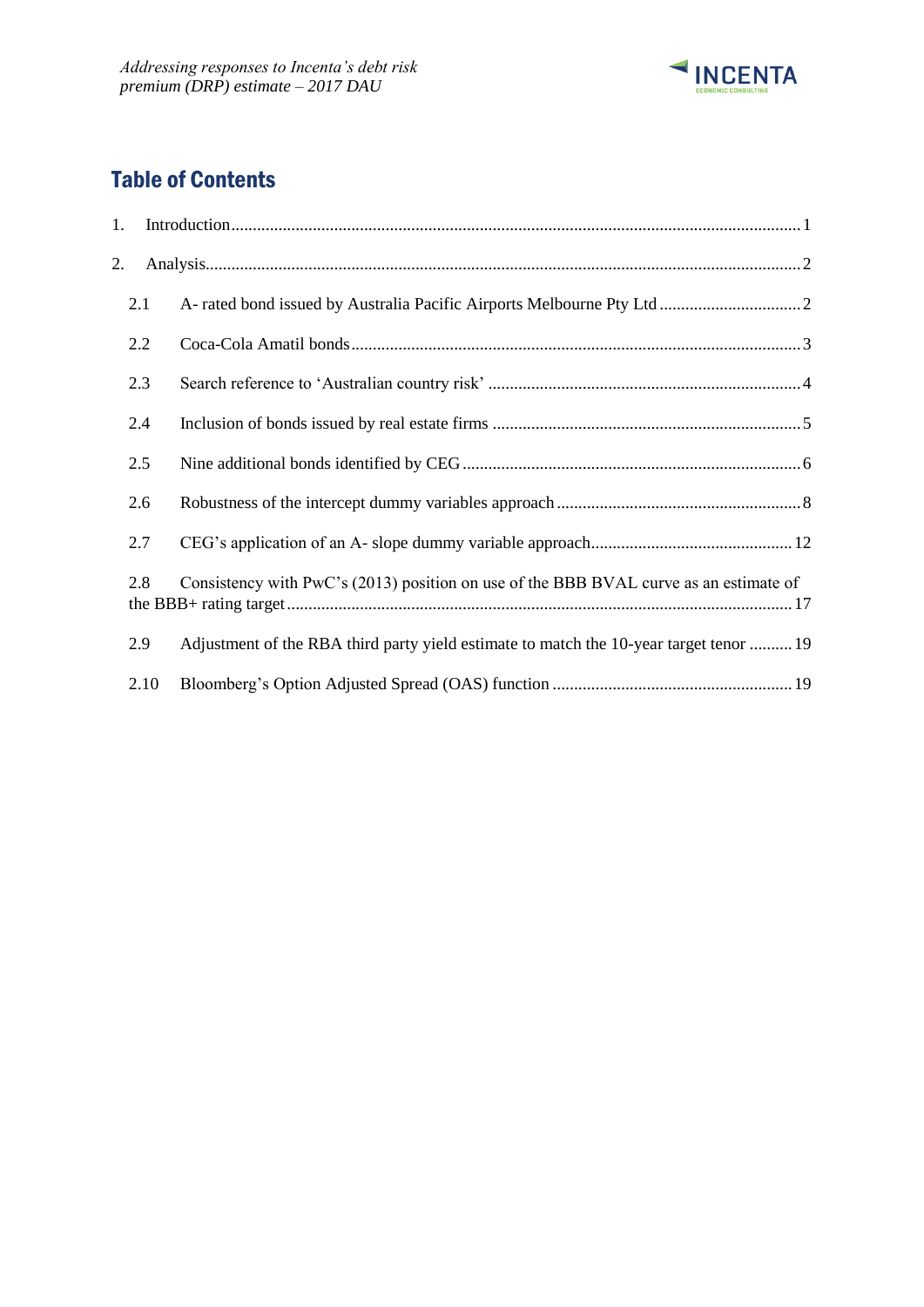

## <span id="page-2-0"></span>1. Introduction

On 15 December 2017, the QCA published its draft decision proposing to refuse to approve Aurizon Network's 2017 DAU. In response to the draft decision, the QCA received submissions from stakeholders on WACC-related matters. Aurizon Network's submission included as an appendix (G), a report by Competition Economists Group (CEG), dated March 2018, and titled "Debt risk premium for Aurizon" ("CEG Report").<sup>1</sup> In April, 2018, the QCA appointed Incenta to respond to a number of questions that it had constructed based on issues that had been raised in CEG's report. We provide our answers to each of the questions below, setting out in order: The QCA's question, and our response.

1

<sup>1</sup> CEG (March, 2018), *Debt risk premium estimate for Aurizon*.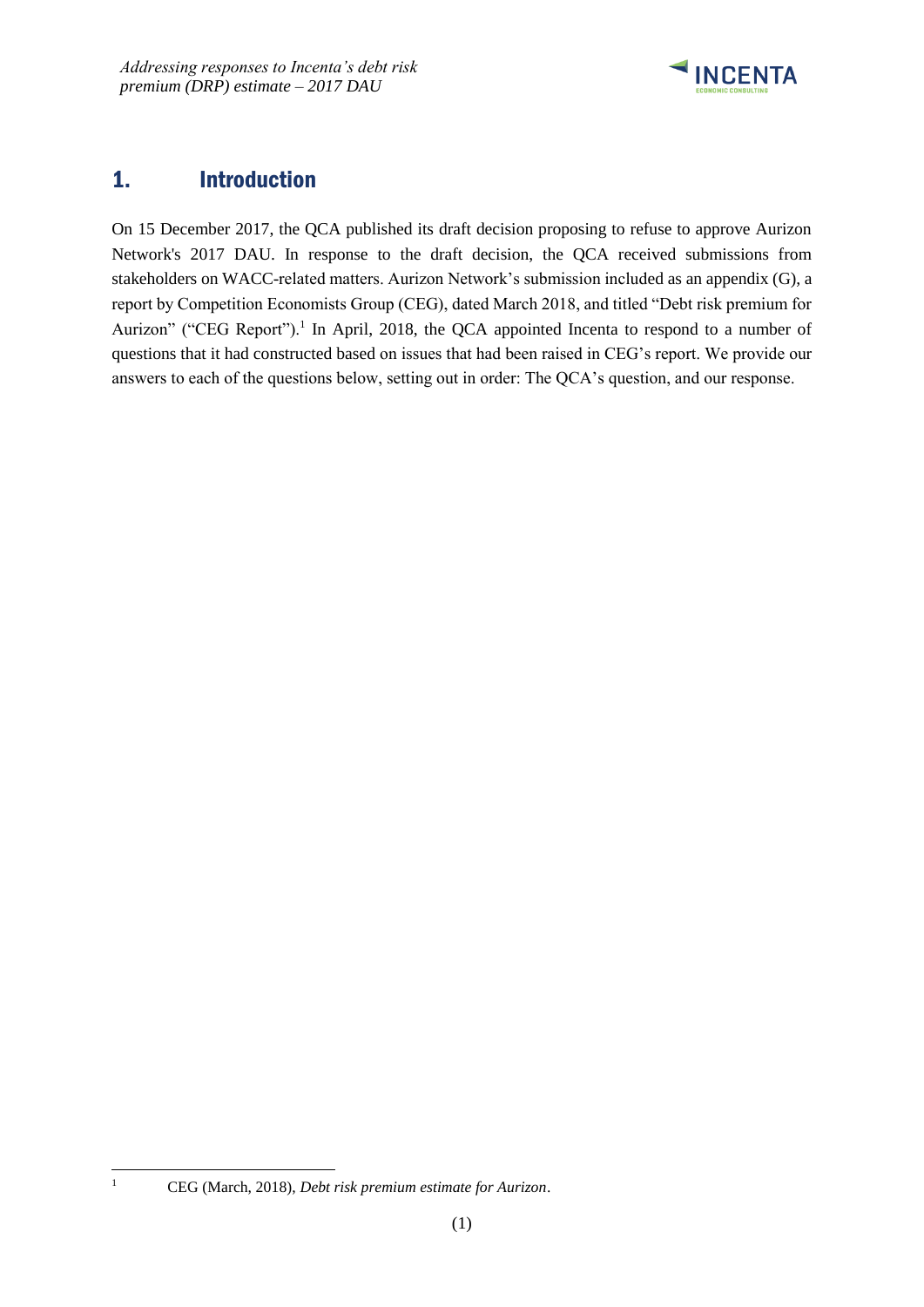

## <span id="page-3-0"></span>2. Analysis

## <span id="page-3-1"></span>2.1 A- rated bond issued by Australia Pacific Airports Melbourne Pty Ltd

Question 1: Why has Incenta included an A- rated bond issued by Australia Pacific Airports Melbourne Pty Ltd (UV87008012) in the domestic sample?

### **Box 1: QCA's Question 1**

*Why has Incenta included an A- rated bond issued by Australian Pacific Airports Melbourne Pty Ltd (UV8008012) in the domestic sample? As part of your response could you please outline whether the bond is callable and, if so, whether it is appropriate to include such a bond in the domestic sample given the search criteria applied (i.e. 'standard corporate bonds without special features such as call / put options attached').*

### Response

In replicating Incenta's estimate of the BBB+ debt risk premium at 10 years over the 20-day period to 30 June, 2017, CEG noted that a callable bond was included in the sample when it should not have been.<sup>2</sup> This is an A- rated bond that was issued by Australia Pacific Airports Melbourne Pty Ltd (UV8008012 Corp).

The search criteria applied in Incenta's report followed the PwC (2013) approach of restricting the sample to domestic bonds that did not have special features such as call and put options. We find that in both the Standard & Poor's (S&P) and Moody's outputs our search identified the UV8008012 Corp bond as "callable." As such, it should not have been included in the sample, and its inclusion was an error on our part.

However, as reported in Table 1 below, excluding this bond from the sample did not have a perceptible impact on our preferred estimate of the BBB+ debt risk premium from the sample of bonds derived consistently with PwC (2013).

| Sample                                       | N  | BBB+ Intercept | T-Stat. | Term    | <b>T-Stat</b> | <b>BBB</b> intercept | T-Stat. | A-Intercept | T-Stat.  | Predicted BBB+  |
|----------------------------------------------|----|----------------|---------|---------|---------------|----------------------|---------|-------------|----------|-----------------|
|                                              |    |                |         | (Slope) |               |                      |         |             |          | DRP at 10 years |
| Incenta Report                               | 55 | .067           | 13.349  | 0.093   | 7.778         | 0.002                | 0.019   | $-0.212$    | $-2.814$ | 2.00            |
| <b>Excluding MELAIR</b><br>bond (UV87008012) | 54 | 1.066          | 13.207  | 0.093   | 7.696         | 0.002                | 0.019   | $-0.212$    | $-2.771$ | 2.00            |

### **Table 1: Domestic bond sample - impact of excluding the UV87008012 Corp bond**

*Source: Incenta (2017), p. 106, and Incenta analysis*

1

<sup>2</sup> CEG (March, 2018), p.10.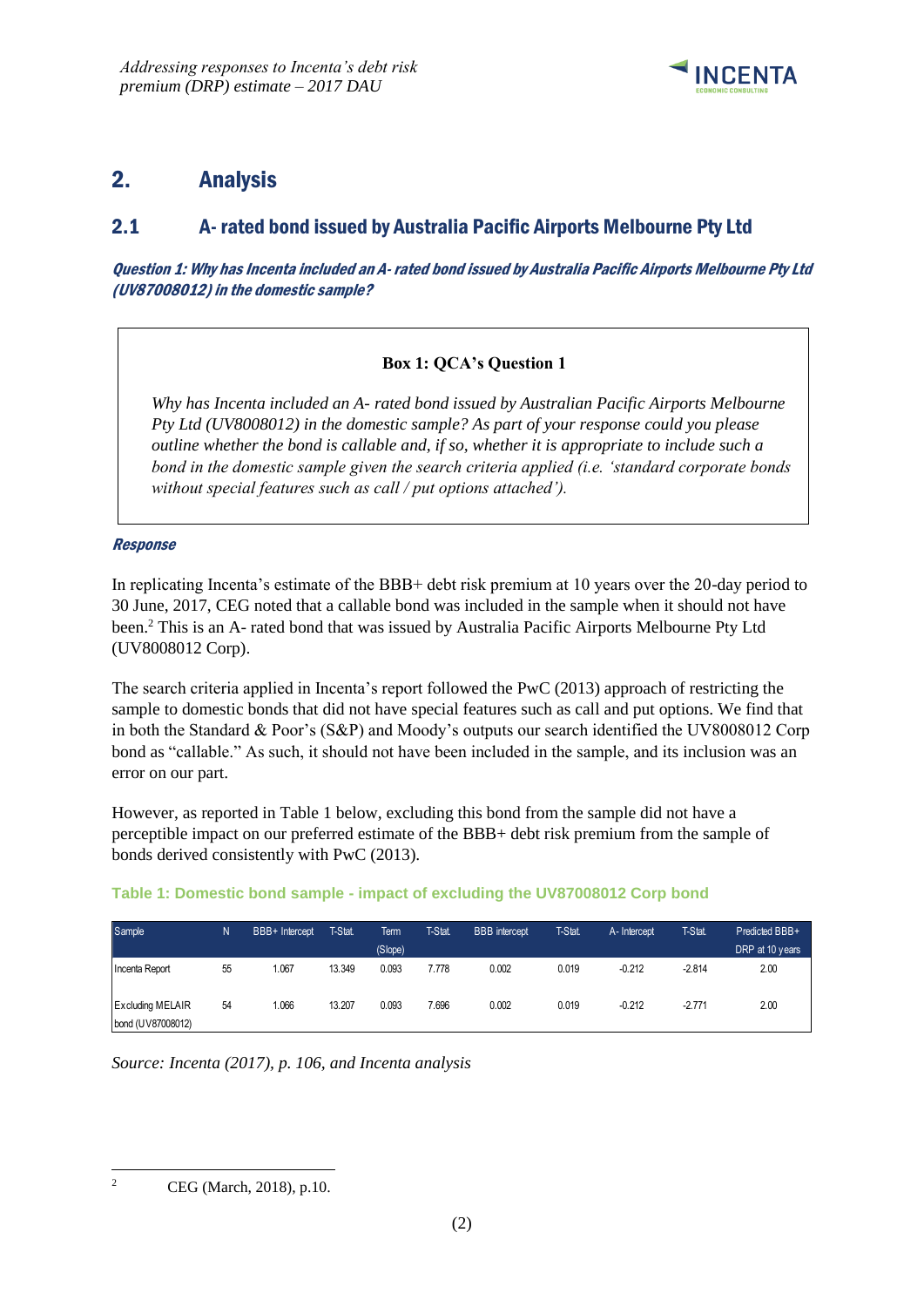

## <span id="page-4-0"></span>2.2 Coca-Cola Amatil bonds

### **Box 2: QCA's Question 2**

*Why has Incenta excluded only those bonds issued by Coca-Cola Amatil that were issued into the European market? Please explain whether you consider it appropriate to exclude all bonds issued by Coca-Cola Amatil from the sample, including EJ4333419 Corp — a BBB+ rated bond issued by Coca-Cola Amatil. It is noted that Incenta in its report to the QCA stated*:

*We concur with the ACCC, CEG, Bloomberg and the RBA regarding the exclusion of the Coca-Cola Amatil bonds from the BBB credit rating band. Having examined the yields of these bonds we believe they are so low for their credit rating as to not be comparable to other bonds in the rating band. In our view, their inclusion would have an artificially depressing effect on the estimates.* 

#### Response

Yields on bonds with the same credit rating are expected to vary based on their specific risk characteristics, which raises the question of whether some bonds may be so different from their ostensible peers as to be considered outliers (and where removal of such bonds from the sample would improve the estimate of the debt risk premium for a benchmark bond). A number of bonds issued by Coca-Cola Amatil (Coca-Cola bonds) have been considered outliers and excluded by some parties, but have been included in bond samples by others:

- *Bloomberg* in April 2014 the ACCC's Regulatory Unit considered the issue of bond outlier detection. It identified that a number of Coca-Cola bonds that were rated BBB+ by Standard & Poor's and issued in AUD in European markets were included in Bloomberg's BBB constituents, but had what appeared to be unusually low yields. In May 2014 Bloomberg advised the ACCC that it had removed the bonds from the BBB bond curve due to their low yields and stated that in future they would be found in the A rating category. <sup>3</sup> However, the ACCC has noted that Bloomberg does not currently use these bonds in the A category or the BBB category. CEG has stated that Bloomberg no longer includes any Coca-Cola bonds in either its broad BBB or broad A samples, which we confirm is the case.
- *ERAWA* the ERAWA includes these Coca-Cola bonds in its BBB+ sample.
- *RBA* the RBA includes these Coca-Cola bonds in its broad BBB sample. In our original report we erroneously referenced the RBA as having a policy of excluding Coca-Cola bonds (we observe that CEG's original submission also made the same error). 4
- *PwC (2013)* the PwC (2013) included the domestic Coca-Cola Medium Term Note (EJ4333419 Corp) in its sample, but did not turn its mind expressly to whether it was an outlier. However, that

 $\overline{3}$ <sup>3</sup> ACCC Regulatory Unit (August, 2014), Return on debt estimation: a review of the alternative third party series, p.32.

<sup>4</sup> In its previous report, CEG stated that "These bonds were, at one stage, included in both Bloomberg and the RBA's BBB sample but have since been removed and, at least in the case of Bloomberg, treated as A rated bonds in the construction of it's a curve." See CEG (November, 2016) *Debt risk premium of coal transporters, A report for Aurizon Network*, p.11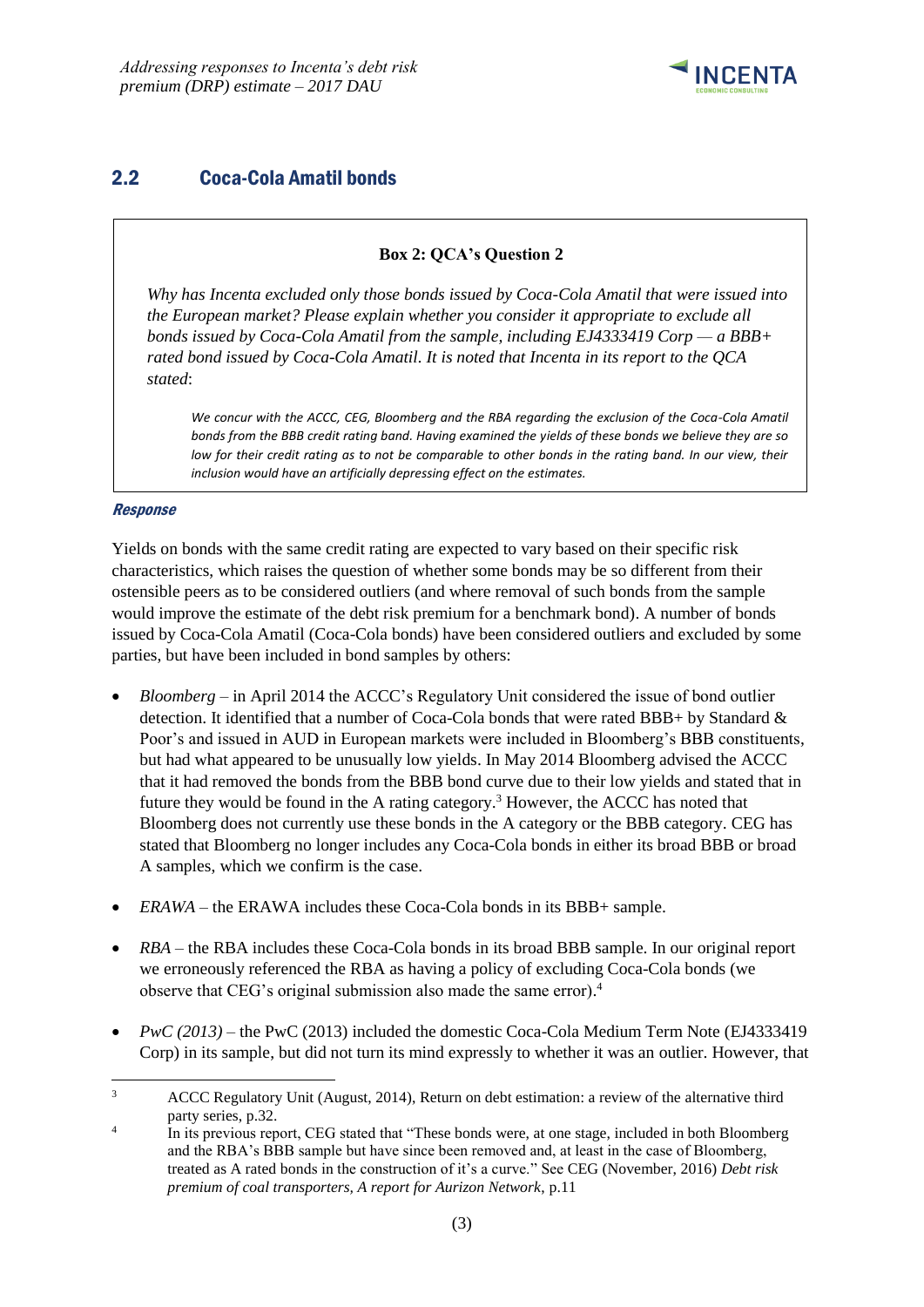

report was completed before the ACCC's discussion with Bloomberg about Coca-Cola bond outliers that was referred to above.

We excluded the international AUD-denominated Coca-Cola bonds from our expanded sample on grounds that many of the bonds had an unusually low yield that did not resemble other BBB+ bonds (and especially those with a longer term) and also because there were so many bonds from the one issuer (12 bonds from the one issuer). We remain of the view that it is appropriate to exclude these bonds from the expanded sample.

The situation regarding the single domestic BBB+ bond (EJ4333419 Corp) arguably is more complex because the degree of dispersion amongst the small number of BBB+ rated bonds made it less obvious that this bond was an outlier, and the fact that as this is a single bond means it would be expected to have a less material effect on results than is the case of the foreign issued bonds (albeit with the effect on results likely to depend on the estimation method applied). On balance we decided to retain it in the sample. However, we acknowledge that this bond could also have been excluded on grounds of being an outlier, and the fact that the foreign issued bonds were excluded creates a logic for doing so (i.e., the factors that have caused the foreign issued bonds to appear as outliers most likely would be equally present with the domestic issued bond). Excluding the Coca-Cola bond and the previously mentioned Australia-Pacific Airports bond from the domestic sample raises our best estimate of the BBB+ yield to **2.04 per cent** from the sample of bonds derived consistently with PwC (2013).

## <span id="page-5-0"></span>2.3 Search reference to 'Australian country risk'

### **Box 3: QCA's Question 3**

*Why does Incenta consider that the bond search criterion 'issuance denominated in AUD by an entity with Australian country risk' is appropriate and does Incenta consider this criterion to be consistent with that stated previously by the PwC —'Australian issuance by an Australian entity'?*

The PwC (2013) report did not specify how the concept of 'Australian issuance by an Australian entity' was intended to be operationalised in relation to the search criteria options provided by Bloomberg.

Our view is that defining the search as issuance in AUD by a company with "Australian country risk", a term used in Bloomberg's search criteria, is an appropriate means of operationalising the stated principle, and can be replicated by others easily. We observe that CEG does not appear to suggest that this is an inappropriate way to define the sample, or to suggest alternatives. In addition, we note that approach is largely consistent with the search method applied by the West Australian Economic Regulation Authority (ERAWA).<sup>5</sup>

 $\overline{5}$ 

<sup>5</sup> ERAWA (22 December, 2015), *Draft Decision on Proposed Revisions to the Access Arrangement for the Dampier to Bunbury Natural Gas Pipeline 2016-2020, Appendix 4 Rate of Return*, Submitted by DBNGP (WA) Transmission Pty Limited, p.270.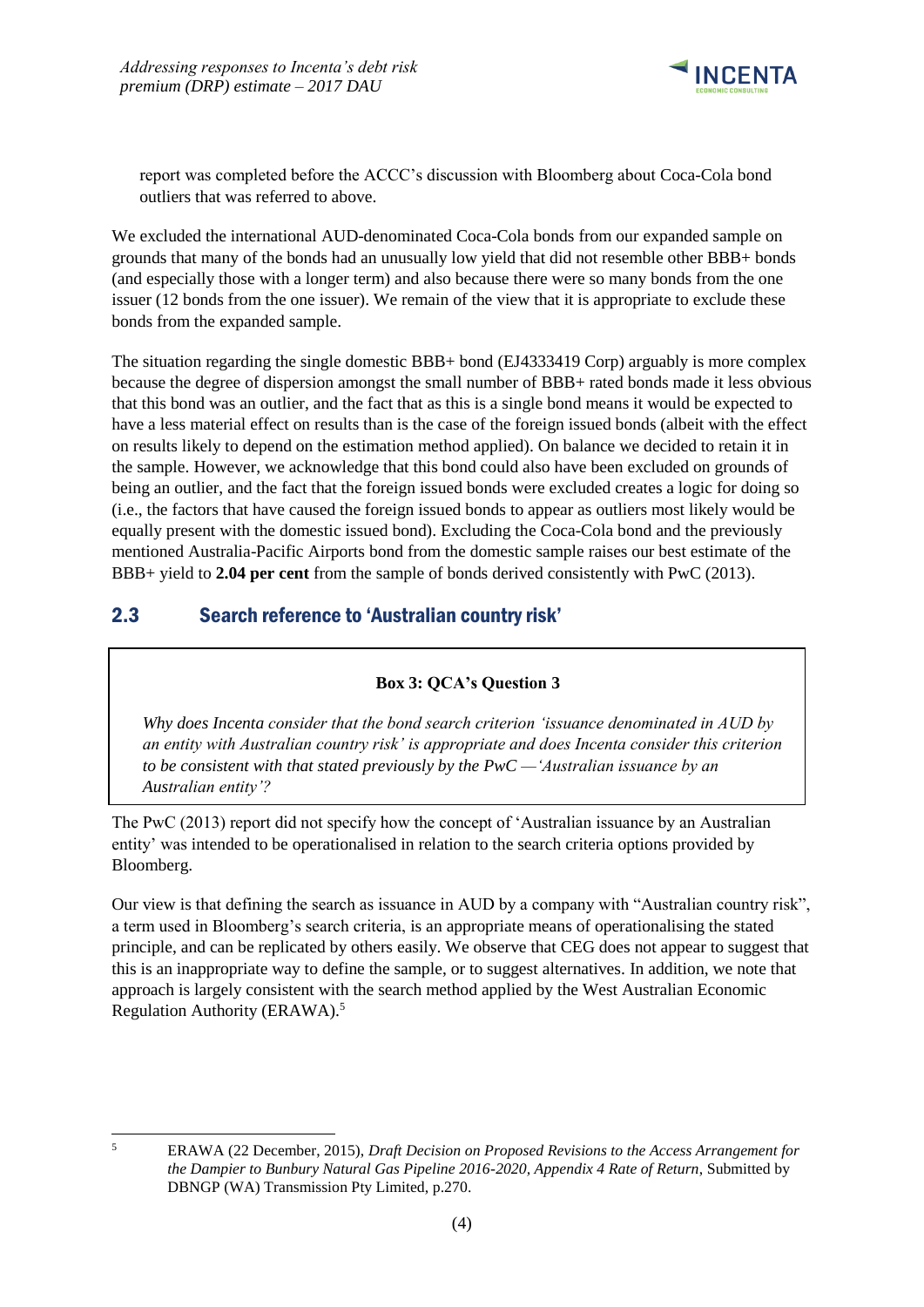

## <span id="page-6-0"></span>2.4 Inclusion of bonds issued by real estate firms

### **Box 4: QCA's Question 4**

*Why does Incenta consider that the inclusion of bonds issued by real estate firms in the sample is appropriate and does Incenta consider this criterion to be consistent with the sample methodology applied by PwC that stated that the benchmark should not include bonds issued by financial institutions, without any reference to real estate firms.*

#### Response

In footnote 48 of our report, we stated that:

*We note that the PwC (2013) selection criteria excluded bonds classified as "Financial" by Bloomberg, but included bonds classified as "Real Estate", as these have never been excluded from samples that have applied the PwC (2013) approach.*

It was reasonably clear to us that the language used in the PwC (2013) report indicated that PwC would not have classified real estate businesses as "banks and finance companies", and would therefore not have excluded them from its sample:<sup>6</sup>

*We conclude that industry membership is generally not important for estimating the debt risk premium, but single out the finance industry as an exception. Market participants consider that the yields of the bonds of banks and finance companies trade materially differently from operating non-financial businesses. Therefore, while a large number of bonds are issued by financial institutions, the benchmark should not include such bonds.*

However, the PwC (2013) report did not explicitly state whether or not it viewed real estate businesses as "finance companies", and did not publish its sample of bonds. To remove doubt, we requested that the QCA access its files and provide us with the list of the bonds that was used in the PwC (2013) analysis. The list of 70 PwC (2013) bonds that was provided to us included 12 bonds that Bloomberg classifies as belonging to the "real estate" industry, which were issued by 9 businesses.<sup>7</sup> This confirmed our belief that the text of the PwC (2013) report intended that real estate bonds be included in the sample, and that the excluded firms be restricted to those issued by financial institutions.

<sup>-</sup><sup>6</sup> PwC (June, 2013), p.9. In footnote 11 on that page, PwC noted that it had "interviewed Mr. Michael Bush, Head of Fixed Interest Securities at National Australia Bank, who confirmed that the industry practice is to remove the bonds of financial institutions when estimating FVCs for corporate bonds. Formal empirical analysis confirms this. See Edwin Elton, Martin J. Gruber, Deepak Agrawal, and Christopher Mann (February, 2001), 'Explaining the rate spread on corporate bonds', *Journal of Finance*, Vol. LVI, No. 1, p.253."

<sup>&</sup>lt;sup>7</sup> Stockland Trust had 3 bonds in the sample and QIC Shopping Centre Fund had 2 bonds, while another 7 businesses had one bond each.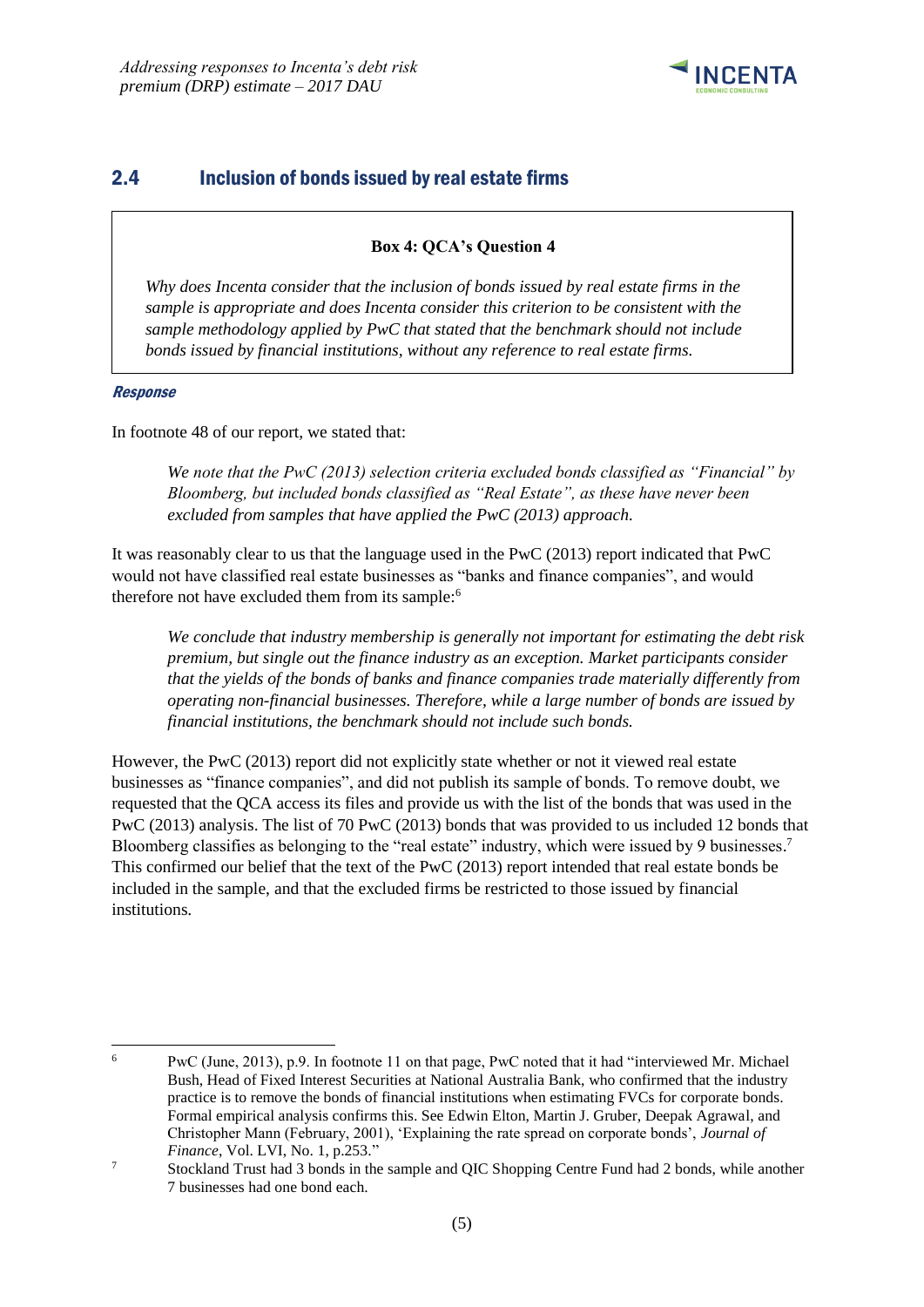

## <span id="page-7-0"></span>2.5 Nine additional bonds identified by CEG for the expanded sample

**Box 5: QCA's Question 5**

*In its report, CEG identified nine additional bonds that were not included in Incenta's expanded sample. Could you please review these 9 bonds (see Table 4.1 of the CEG report) and outline whether you consider it appropriate to include these bonds in the expanded sample?* 

In the discussion above we conceded that the Australia Pacific Airports Melbourne Pty Ltd (UV8008012 Corp), and Coca-Cola Amatil (EJ4333419 Corp) bonds should not have been included in the domestic sample. As discussed further below, we examined an expanded sample that included international bonds and bonds with options attached as an additional cross-check, amongst other things in response to submissions by Aurizon Network and CEG. For the same reasons as above, we accept that the Coca-Cola Amatil bond should also have been excluded from the expanded sample.<sup>8</sup> In addition, in re-checking the expanded sample data, we found that we had transposed two WSO Finance (A-) bonds, including one that we intended to exclude, and excluding one that we intended to include. Inserting the correct WSO bond did not make a perceptible difference to the predicted BBB+ debt risk premium relative to the findings we previously reported. Excluding Coca-Cola Amatil results in an estimate of the debt risk premium based on only BBB+ bonds of **2.04 per cent** (from 2.05 per cent) and an estimate of **2.00 per cent** (from 1.99 per cent) from the estimate based on the whole of the expanded sample with dummy variables applying to the intercepts. These changes are assumed to have been made in the discussion below.

In our previous report, we did identify each of the 9 bonds that CEG has referenced, and consciously excluded them from our sample. Having reassessed these bonds, we still consider that three of the bonds did not meet our criteria for inclusion, but 6 should have been included. Our reasons are as follows:

- The Aurizon bond (AN7512055) was issued on 21/06/2017, which was half way through the relevant 20-day averaging period that ended on 30 June 2017. As it did not have a full period of observations, it was excluded. This is a BBB+ bond.
- The two fixed rate bonds (AN89778743 Corp, and AN8979139 Corp) had only 12 valid daily yield observations for the period, and so were also excluded for the same reason as the bond above. These are BBB+ bonds.
- Six bonds in CEG's Table 4-1 are callable floating rate bonds. We identified but excluded these bonds because we were advised by a Bloomberg representative (erroneously or through a misunderstanding) that it does not mechanistically provide the equivalent fixed rate yields for such bonds. We have subsequently observed that these yields are available, and so acknowledge that these bonds should have been included. Three of these bonds are BBB and three are A-.

 $\sqrt{8}$ 

<sup>8</sup> The Australia Pacific Airports Melbourne Pty Ltd (UV8008012 Corp) bond is validly included in the expanded sample as the expanded sample includes bonds with embedded options.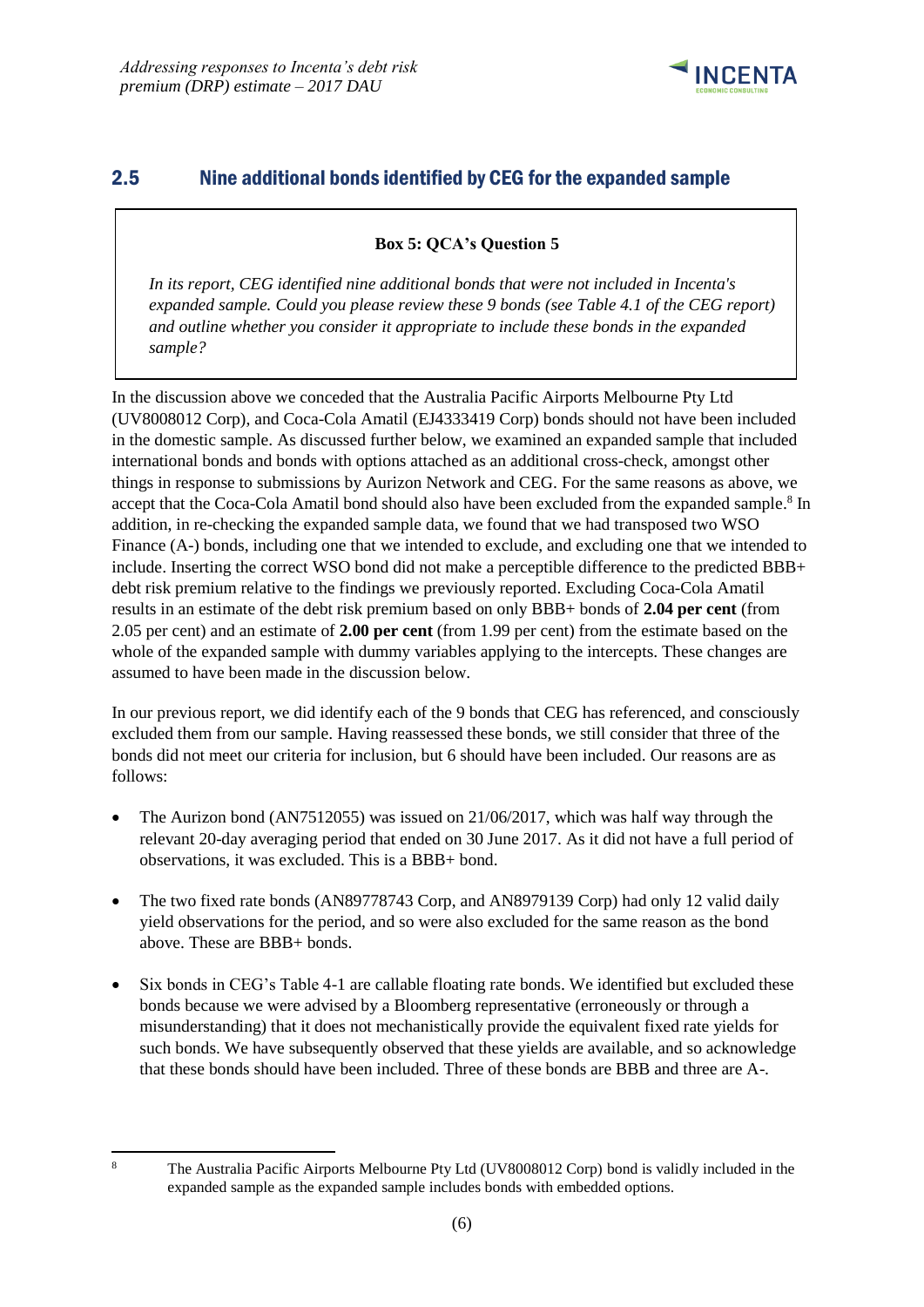

Whether or not the six valid observations are included in the sample obviously does not affect the estimated 10-year BBB+ debt risk premium obtained from only BBB+ bonds (i.e., **2.04 per cent**) because none of these bonds have this rating. In addition, the inclusion of these bonds does not have a perceptible effect on the estimate obtained from the regression that includes all bonds and intercept dummies (i.e., the estimated debt risk premium remains at **2.00 per cent**).

In relation to the remaining three bonds, while we note that these bonds were validly excluded based on our criteria for inclusion, we observe that their presence does not have a material effect on the estimated 10-year BBB+ debt risk premium:<sup>9</sup>

- the debt risk premium based on BBB+ only bonds increases from 2.04 per cent to 2.05 per cent; and
- the debt risk premium estimated based on the full sample and intercept dummies remains at **2.00 per cent**.

The full results summarised above are set out in Table 2 below.

#### **Table 2: Domestic and expanded bond sample sensitivities – debt risk premium for 20 business days to 30 June, 2017**

| Eq.            | Sample                                   | ${\sf N}$ | BBB+ intercept | T-Stat. | Term    | T-Stat | <b>BBB</b> Intercept | T-Stat.  | A- Intercept | T-Stat   | Predicted BBB+  |
|----------------|------------------------------------------|-----------|----------------|---------|---------|--------|----------------------|----------|--------------|----------|-----------------|
|                |                                          |           |                |         | (Slope) |        | delta                |          | delta        |          | DRP at 10 years |
|                | Domestic sample:                         |           |                |         |         |        |                      |          |              |          |                 |
| $\mathbf{1}$   | Incenta report                           | 55        | 1.067          | 10.401  | 0.093   | 6,772  | 0.002                | 0.015    | $-0.212$     | $-2.420$ | 2.00            |
|                |                                          |           |                |         |         |        |                      |          |              |          |                 |
| $\overline{2}$ | Eq 1 & exclude MELAIR bond               | 54        | 1.066          | 10.370  | 0.093   | 6.698  | 0.002                | 0.016    | $-0.212$     | $-2.406$ | 2.00            |
|                | UV87008012 Corp                          |           |                |         |         |        |                      |          |              |          |                 |
|                |                                          |           |                |         |         |        |                      |          |              |          |                 |
| 3              | Eq 2 change & exclude Coca-Cola bond     | 53        | 1.122          | 10.868  | 0.091   | 6.657  | $-0.049$             | $-0.494$ | $-0.260$     | $-3.047$ | 2.04            |
|                |                                          |           |                |         |         |        |                      |          |              |          |                 |
|                | <b>Expanded sample:</b>                  |           |                |         |         |        |                      |          |              |          |                 |
|                |                                          |           |                |         |         |        |                      |          |              |          |                 |
|                | a) BBB+ bonds only                       |           |                |         |         |        |                      |          |              |          |                 |
| 4              | Incenta report BBB+ bonds only           | 38        | 1.043          | 17.344  | 0.101   | 10.445 |                      |          |              |          | 2.05            |
|                |                                          |           |                |         |         |        |                      |          |              |          |                 |
| 5              | Eq 4 less Coca-Cola bond                 | 37        | 1.070          | 18,446  | 9.721   | 10.389 |                      |          |              |          | 2.04            |
|                |                                          |           |                |         |         |        |                      |          |              |          |                 |
| 6              | Eq 5 change plus 3 additional BBB+ bonds | 40        | 1.071          | 19.061  | 0.098   | 10.574 |                      |          |              |          | 2.05            |
|                | with incomplete data                     |           |                |         |         |        |                      |          |              |          |                 |
|                |                                          |           |                |         |         |        |                      |          |              |          |                 |
|                | b) All bonds with intercept dummies      |           |                |         |         |        |                      |          |              |          |                 |
| $\overline{7}$ | Incenta report                           | 146       | 1.109          | 26.452  | 0.089   | 15.368 | 0.083                | 1.923    | $-0.213$     | $-6.610$ | 1.99            |
|                |                                          |           |                |         |         |        |                      |          |              |          |                 |
| 8              | Adjust WSO Finance AM6441365 Corp        | 146       | 1.111          | 26.699  | 0.088   | 15.511 | 0.083                | 1.919    | $-0.215$     | $-6.676$ | 1.99            |
|                |                                          |           |                |         |         |        |                      |          |              |          |                 |
|                |                                          | 145       | 1.126          | 27.718  | 0.087   | 15.478 | 0.074                | 1.733    | $-0.002$     | $-7.129$ | 2.00            |
| 9              | Eq 8 change & exclude Coca-Cola bond     |           |                |         |         |        |                      |          |              |          |                 |
|                |                                          |           |                |         |         |        |                      |          |              |          |                 |
| 10             | Eq 8 & 9 changes & include 6 callable    | 151       | 1.128          | 27.770  | 0.087   | 15.384 | 0.096                | 2.218    | $-0.222$     | $-7.158$ | 2.00            |
|                | foreign issued bonds                     |           |                |         |         |        |                      |          |              |          |                 |
| 11             | Eq 8, 9 & 10 changes & include 3 bonds   | 154       | 1.130          | 28.692  | 0.087   | 15.461 | 0.093                | 2.194    | $-0.225$     | $-7.563$ | 2.00            |
|                | with incomplete data                     |           |                |         |         |        |                      |          |              |          |                 |

 $\overline{Q}$ 

We also note that CEG removed one bond from our sample (Goodman Funding EI4595803 Corp) on account of a negative spread using Bloomberg's OAS function. We also obtained the negative spread when re-running the function, but have retained the historical observation because this problem was not apparent when we ran it for our original report.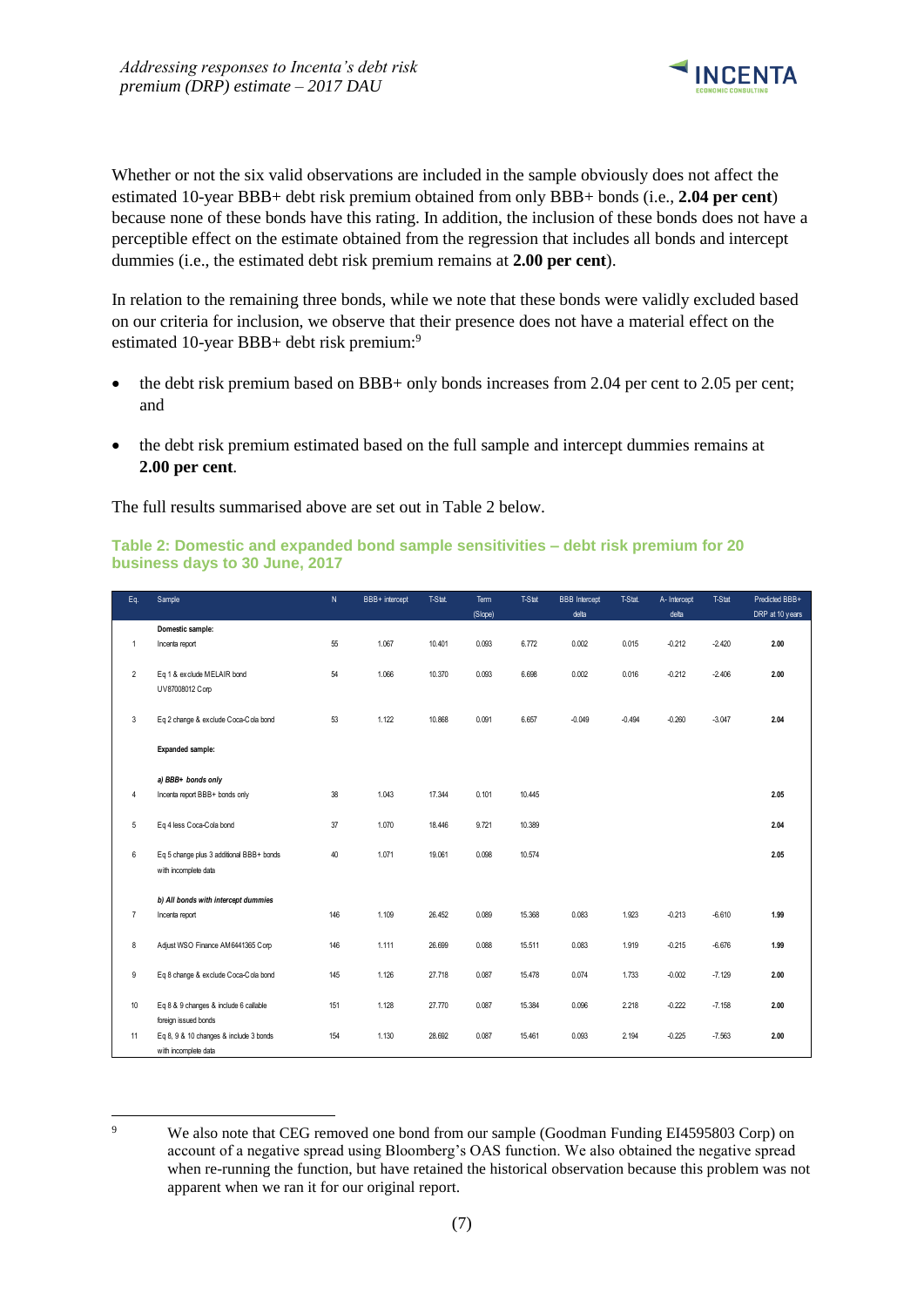

*Source: Bloomberg, RBA, CEG and Incenta analysis. Note: Robust Standard Errors have been used to calculate T-Statistics.*

## <span id="page-9-0"></span>2.6 Robustness of functional form with intercept dummy variables

### **Box 6: QCA's Question 6**

*Please explain whether Incenta considers that the dummy variables regression provides a robust estimate of Aurizon Network's DRP, given the shortcomings observed by CEG in its submission. In particular, could you please address two claims made by CEG in relation to Incenta's application of dummy variables approach, specifically:*

- *(a) The sample of bonds used by Incenta shows that the dummy variable model assumption of the DRP curves having the same slope across all credit ratings is false. As a result, the dummy variable regression approach is biased downwards by the smaller slope coefficient of the A- bonds. CEG submitted that Incenta has previously noted that such asymmetry could result in biased estimates for the pooled regression with dummy variables, as the dummy variables only accommodate differences in levels but not differences in slopes.*
- *(b) The dummy variable estimates show that the difference between BBB and BBB+ DRPs is only 0.2 basis points.*

#### Response

Under the PwC (2013) approach there are three methods that can be applied:

- Own credit rating band regression this method was rejected because there were only 7 BBB+ bonds available in the PwC (2013) sample (which now reduces to 6 with the domestic Coca-Cola bond removed)
- Pooling of neighbouring credit rating bands this method was rejected because there was a much larger sample of lower yielding A- bonds (32) compared with BBB+ bonds (7) and BBB bonds (16), which we concluded would have the potential to cause a downward biased estimate of the BBB+ debt risk premium, and
- Dummy variables regression this approach was applied, with the constraint placed on the estimation that the A-, BBB+ and BBB debt risk premium functions have the same shape with respect to term, and with the expected differential in the debt risk premiums being manifest in a vertical movement in the curves (i.e., which is given effect through the use of dummy variables for the intercept in a regression).

We remain of the view that the regression equation that we have specified for obtaining an estimate of the BBB+ debt risk premium from the sample consistent with the PwC (2013) report is the most appropriate.

While theory provides relatively little consistent guidance on the relationships of the debt risk premiums of different credit rating bands with respect to term, there has been a consistency in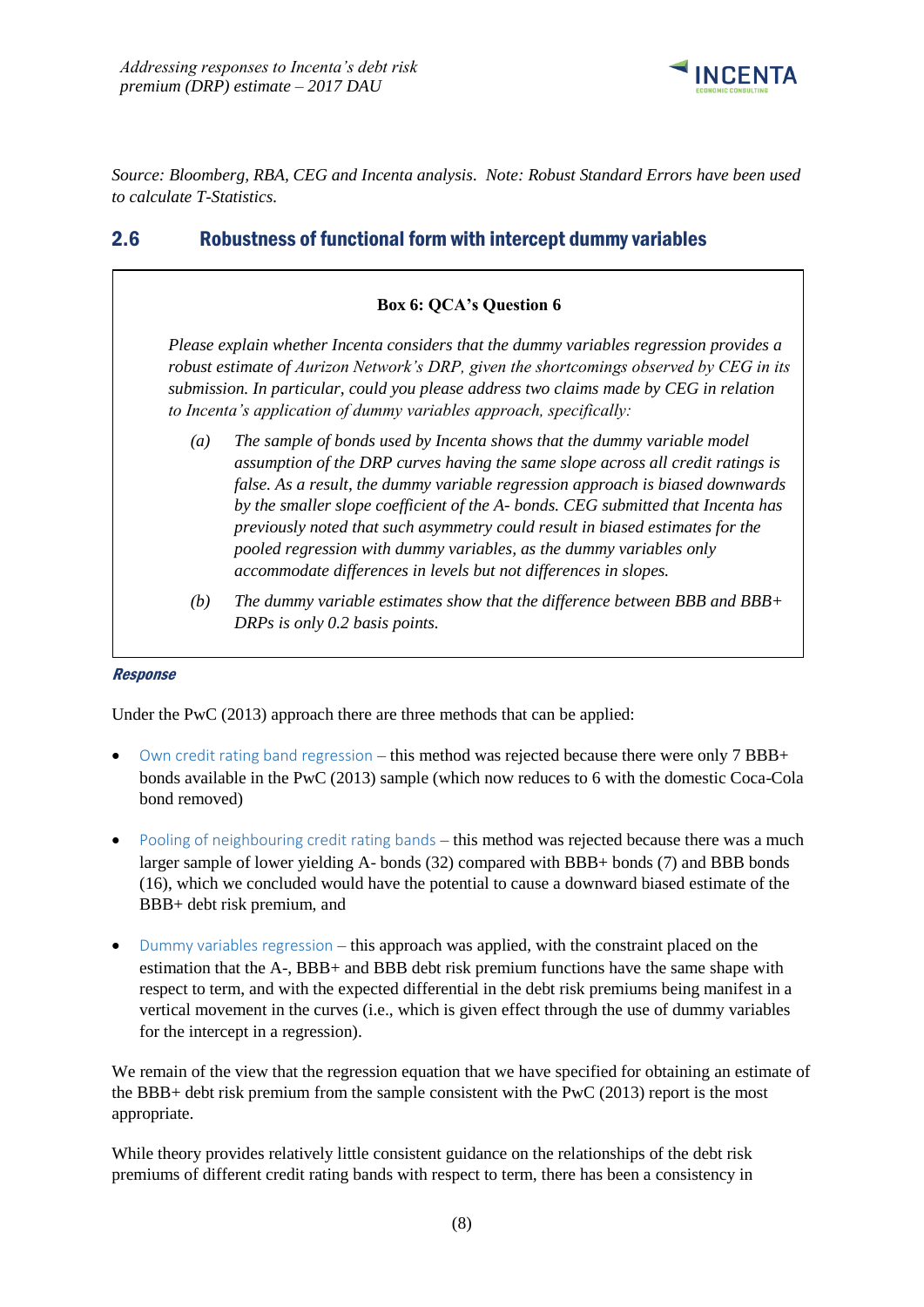

empirical findings indicating the same or very similar slopes for different credit rating bands. Our *a priori* expectation of the same slope for the debt risk premiums of BBB, BBB+ and A- bonds with respect to term is based on our experience, and observation of the behaviour of bond data. For instance, during Aurizon Network's averaging period (June 2017), we observe in Figure 1 below that the broad BBB band and broad A band estimates derived by the RBA using its Gaussian Kernel method imply almost parallel linear functions for the broad BBB and broad A credit rating bands.<sup>10</sup>





#### *Source: RBA (Table F3, RBA website) and Incenta analysis*

During the Aurizon Network averaging period Bloomberg's estimates for the broad BBB and broad A credit rating bands, shown in Figure 2 below, indicate a greater slope for BBB bonds. However, when the composition of the Bloomberg sample during the averaging period is examined more closely, we find that the average "weighting" of bonds with terms less than 3 years was BBB, while every bond with a term greater than 3 years was a BBB- bond. This would suggest that at the lower end of Bloomberg's estimated function a BBB debt risk premium is indicated, while at terms close to 10 years a BBB- debt risk premium is estimated, the combination of which would be expected to lead to an upward bias in the slope of Bloomberg's BBB fair value curve. Hence, we think that little reliance should be placed on the shape of Bloomberg's estimated BBB function.

 $10$ We refer to the RBA's "implied functions", because this is the line that is obtained by joining the single estimates that the RBA estimates for "target" terms of 3, 5, 7 and 10 years, although the "effective terms" determined by the data are generally less than the target terms. See Arsov, I., M. Brooks and M. Kosev (December, 2013) "New Measures of Australian Corporate Credit Spreads", *Bulletin*, December Quarter.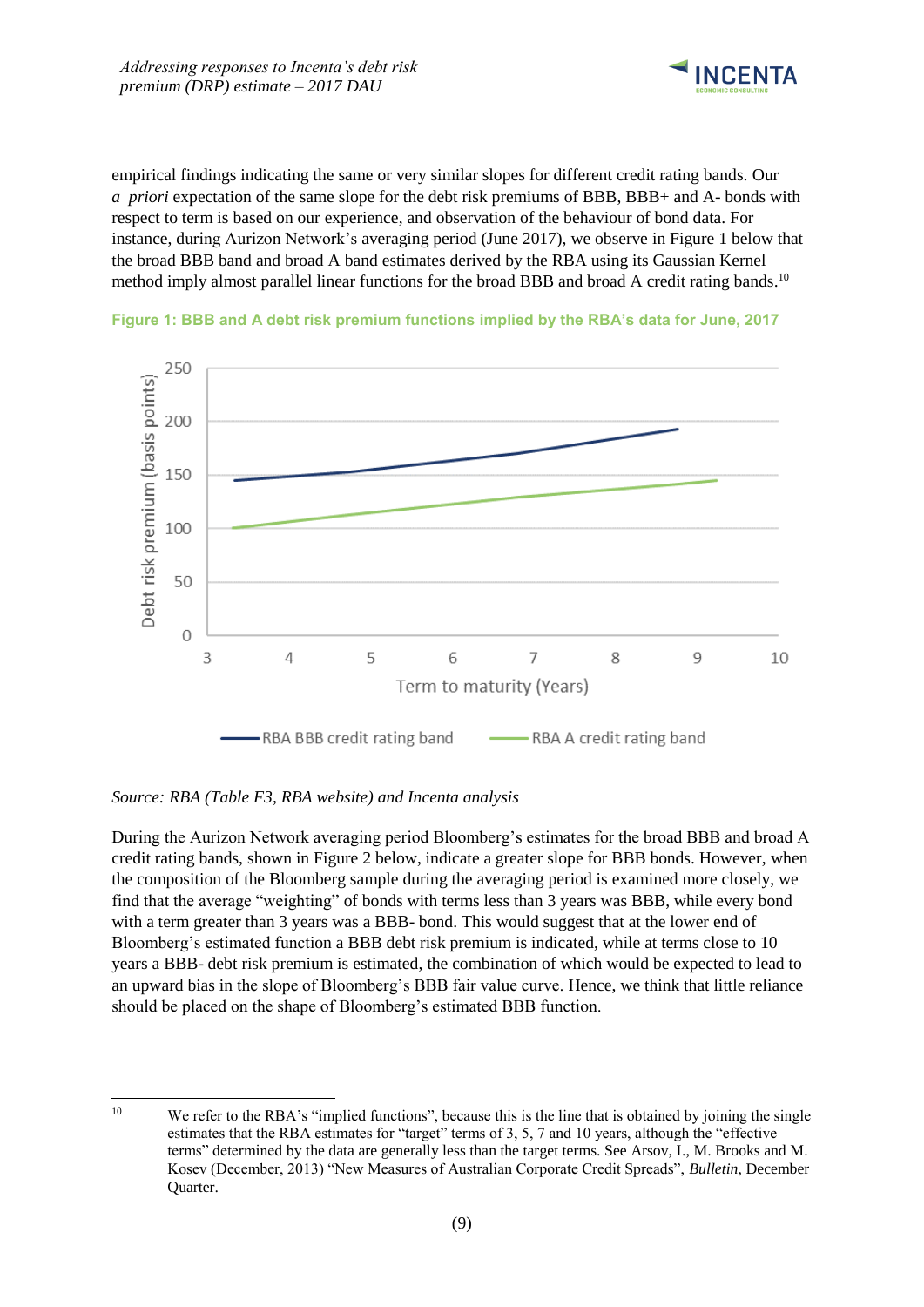



**Figure 2: Bloomberg's BBB and A debt risk premium functions for June, 2017**

Having greater confidence that the weightings in the larger RBA sample are not consistently biased in the manner we have observed for the Bloomberg BBB curve, we examined the RBA data further. We obtained the monthly term and debt risk premium data published by the RBA for the broad BBB and A credit rating bands, and applied regression analysis to estimate the intercept and slopes in the manner advocated by the Queensland Treasury Corporation (QTC).<sup>11</sup> The results for the period from January, 2010 to April, 2018 are displayed in Table 2 below. They show that on average over this period, the slopes of the RBA's broad A and BBB curves were approximately the same, with the A curve having a slightly higher, but not statistically significantly higher, slope. By contrast, the intercept of the BBB curve is found to have been statistically significantly higher than the intercept of the A curve.

**Table 3: Slope (basis points per annum) and intercept (basis points) estimates for debt risk premiums, RBA A and BBB credit rating bands, monthly data from January, 2010 to April, 2018**

|         | A slope   | <b>BBB Slope</b> | A Intercept | <b>BBB</b> Intercept |
|---------|-----------|------------------|-------------|----------------------|
| Average | 10<br>IV. | ΩF<br>ອ.ບ        | 99          | 184                  |
| Median  | 9.8       | 8.6              | 90          | 169                  |

 $11$ <sup>11</sup> See QTC (September, 2014), *Extrapolating the RBA BBB curve to a 10-year tenor*. The QTC's conclusion was that using "the RBA's BBB swap spreads for target tenors of 3,5,7 and 10 years, and the associated effective tenors, to estimate the slope of the BBB swap spread function" will produce "the more robust and realistic estimates of the slope of the BBB swap spread curve" in comparison to alternative methods.

*Source: Bloomberg and Incenta analysis*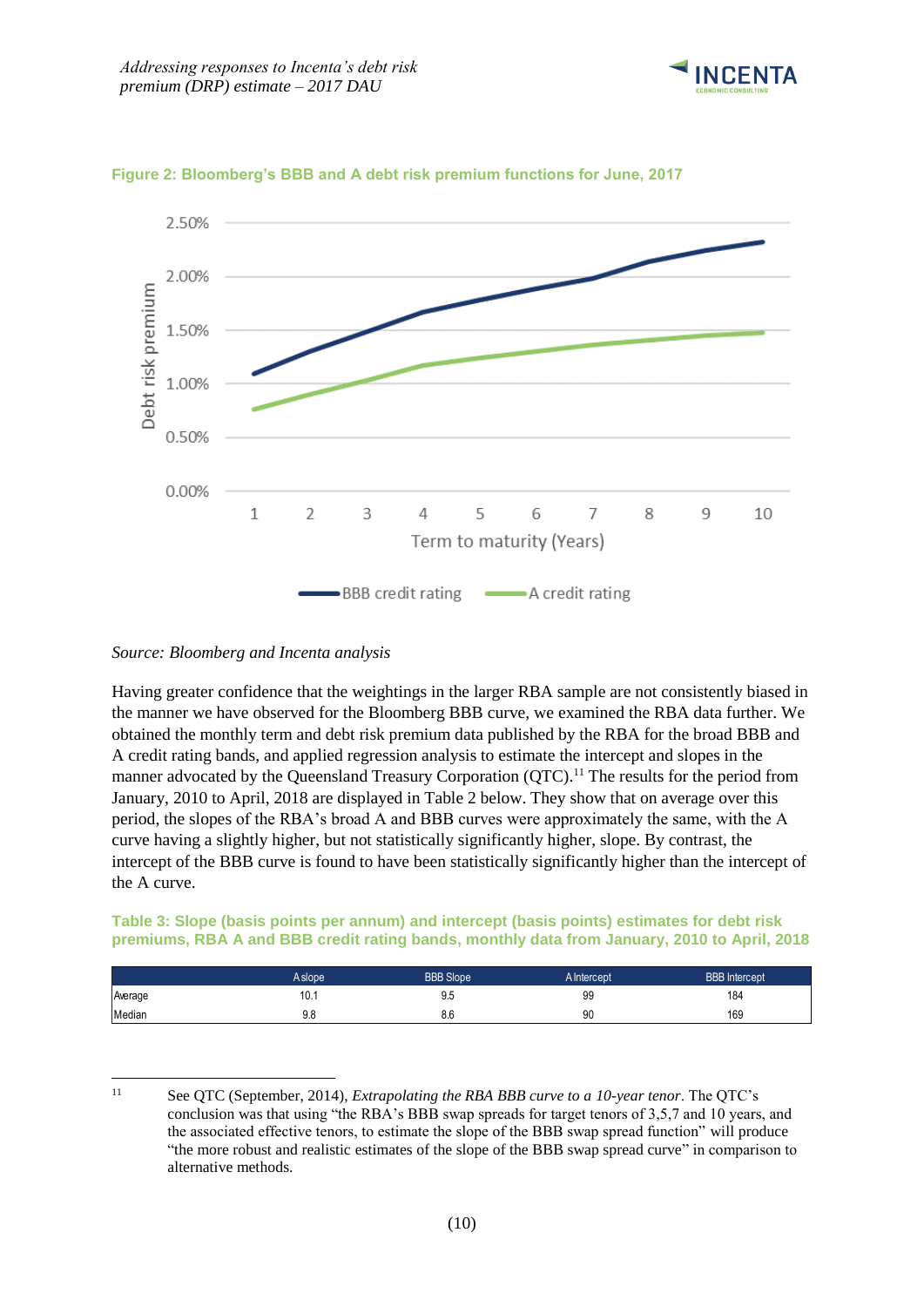

*Source: RBA and Incenta analysis. Note: Based on spread to Commonwealth Government bonds.*

We interpret these findings as providing support for our *a priori* assumptions underpinning our model specification, which uses intercept dummy variables. We also observe that the *a priori* assumption we have applied is consistent with views that CEG has previously expressed: $12$ 

*However, by allowing β1,rank to vary across credit ratings, I effectively assume that the shape of the curve is the same for all credit ratings but the level of the curve is different.* 

*I consider that this is a reasonable assumption – especially for credit ratings that are similar to each other. That is, I consider that it is reasonable to assume that the underlying shape of the A- and BBB fair value curves is very similar to that of the BBB+ curve. By fitting a different value for β1,rank for each credit rating, I am able to use the data from A- to BBB to inform the shape of the BBB+ yield curve.*

We also note that CEG's (2013) report informed the New Zealand Commerce Commission (NZCC). Citing CEG, when estimating the debt risk premium the NZCC adopted a functional form that applied intercept dummies to determine and guide its regulatory decisions in its recently completed review of its Input Methodologies.<sup>13</sup> That is, the NZCC's estimation method uses bonds from across a range of credit rating bands and assumes a vertical shift between credit ratings.

We note that a key benefit from a specification that assumes the shape of the debt risk premium functions are the same with respect to term is that all of the available information about the behaviour of debt risk premiums at longer terms is used directly in the estimation, which is also a point that CEG has advanced previously.<sup>14</sup> In practical terms, using the available information about the behaviour of debt risk premiums at longer terms necessarily requires the information that is provided by A- bonds to be harnessed. This is because, in the domestic bond sample in question, there are no BBB+ or BBB bonds with a term of more than 7 years (and only 3 with terms between 5 and 7 years), whereas there are 4 A- bonds with terms between 8 and 10 years. As a contrast, and taking as an example the propositions that CEG put forward in its recent report for Aurizon Network, ignoring the A- credit rating altogether, or constraining the BBB/BBB+ and A- bonds to have the same intercept – but allowing the slopes of the relevant functions to vary – are methods that do not allow the long dated Abonds to exert an influence on the predicted BBB+ function at the longer terms.

In relation to the question of whether there is statistical evidence that the slope of BBB (and BBB+) bonds is materially higher with respect to term than that of the A- bonds, we do not think the statistical evidence presented is convincing. We note the small size and idiosyncratic nature of the bonds being analysed. As we observe in the next section, CEG's finding that the slope of BBB and BBB+ bonds with respect to term is greater than A- bonds would appear to be sensitive to (and a function of) the behaviour of bonds with short terms to maturity. For example, if the (short term) domestic Coca-Cola bond is removed from the sample (as discussed in section 2.7, and as CEG appeared to advocate) the differences in the slopes between credit ratings are no longer statistically significant. Similarly, if all bonds with a term of less than two years are removed (i.e., following the criteria applied by the ERAWA), then again the differences in the slopes between credit ratings are no longer statistically significant. The result that is reached in each of these scenarios is that there is no

 $12$ <sup>12</sup> CEG (June, 2013), Estimating the debt risk premium, p.41.<br><sup>13</sup> NZCC (20 December, 2016), *Input methodologies review* 

<sup>13</sup> NZCC (20 December, 2016), *Input methodologies review decisions, Topic paper 4: Cost of capital issues*, pp.249-250.

<sup>14</sup> CEG (June, 2013), *Estimating the debt risk premium*, p.41.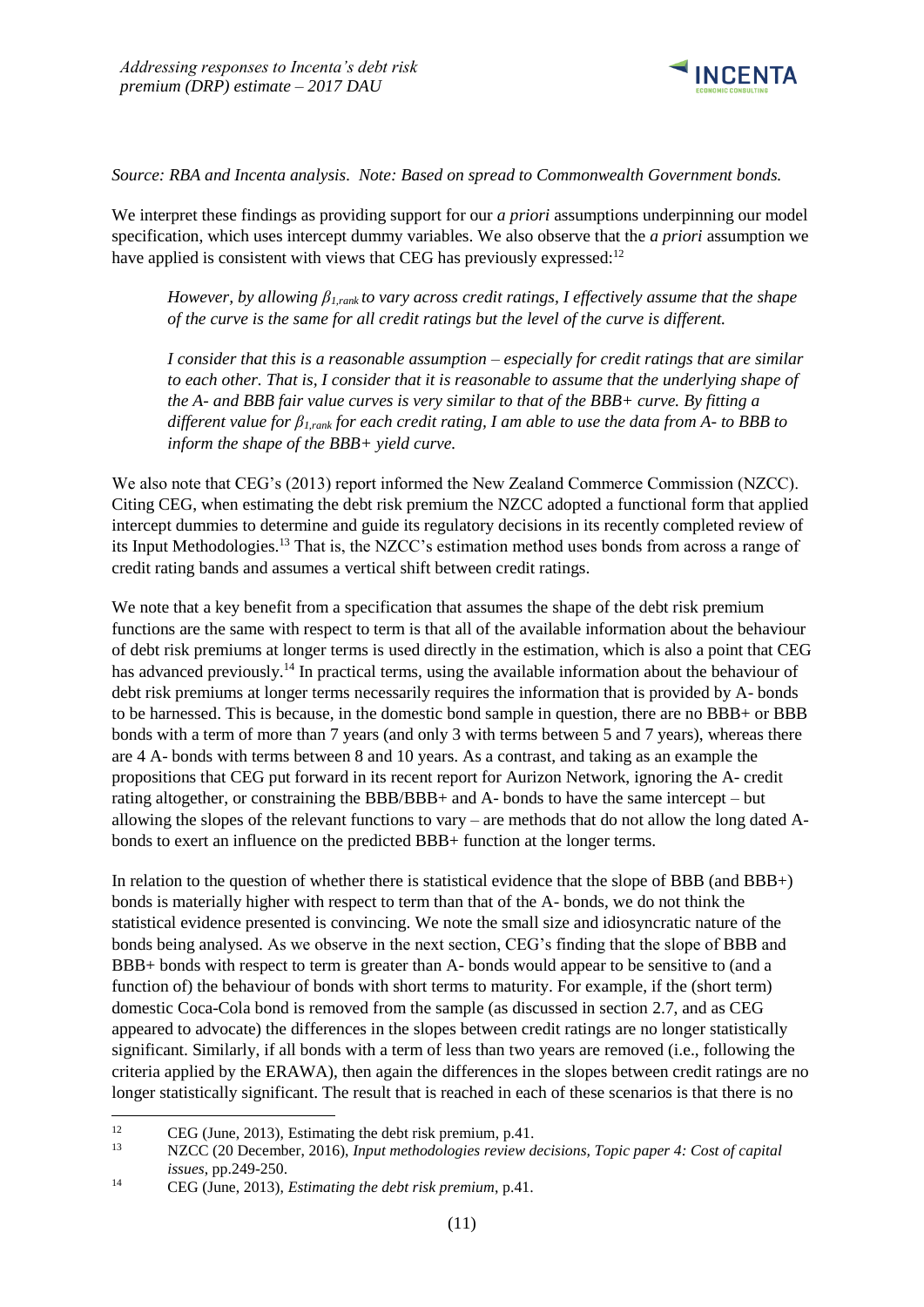

evidence that either the slopes or intercepts between credit ratings are different by an amount that is statistically significant. We do not think this result should be unexpected given the small sample size of bonds that is being analysed.

We agree that the finding of a 0.02 basis point differential between the BBB and BBB+ functions in our preferred model is anomalous on *a priori* grounds. We again think this is most likely due to the small size and idiosyncratic nature of the bonds being analysed. With a relatively small sample, the idiosyncratic factors of each bond are not likely to cancel each other out in the way that ordinarily occurs with larger samples. Therefore, in our view, the statistical finding of a 0.02 basis point differential between the BBB and BBB+ functions does not provide a strong reason for changing the model specification, for example, by removing the intercept dummy variable that permits the BBB and BBB+ debt risk premium to differ. *A priori* we would expect that, other things being equal, BBB bonds would require a higher yield than BBB+ bonds as the former have a greater risk of default. As discussed above, we think *a priori* reasoning should be the primary driver of model specification.

In summary, we consider that the intercept dummies model specification that we have applied is justified on *a priori* grounds, and this generates a robust BBB+ debt risk premium estimate of **2.04 per cent**. Having said that, the small sample of bonds that are available from the Australian market, the idiosyncratic nature of some of those bonds and the materially different interpretations of that evidence depending on the choices that are made with respect to model specification, highlights the importance of drawing upon additional information where possible to road-test the results. We address this further in the next section.

## <span id="page-13-0"></span>2.7 CEG's preferred estimation method

### **Box 7: QCA's Question 7**

*In response to the QCA's draft decision, CEG stated that the A- slope is statistically significantly different to that of the pooled BBB and BBB+ regression, while the A- intercept dummy is not. Under the circumstances, please explain whether Incenta considers that a dummy variable regression approach that omits the A- intercept dummy but instead introduces an A- slope dummy variable is appropriate for estimating Aurizon Network's DRP.* 

In your consideration, please refer to the evidence presented by CEG in support of such an *approach.*

#### Response

Observations about CEG's econometric/statistical approach

The core of CEG's estimation approach is as follows.

• First, CEG estimates a system of equations for a sample comprising the A-, BBB+ and BBB bonds that applies dummy variables that permit the intercept for the function for each credit rating to differ, and that also permits the slope for each function to differ. This is done to permit a test of whether the intercepts or slopes are statistically significantly different from zero (CEG notes that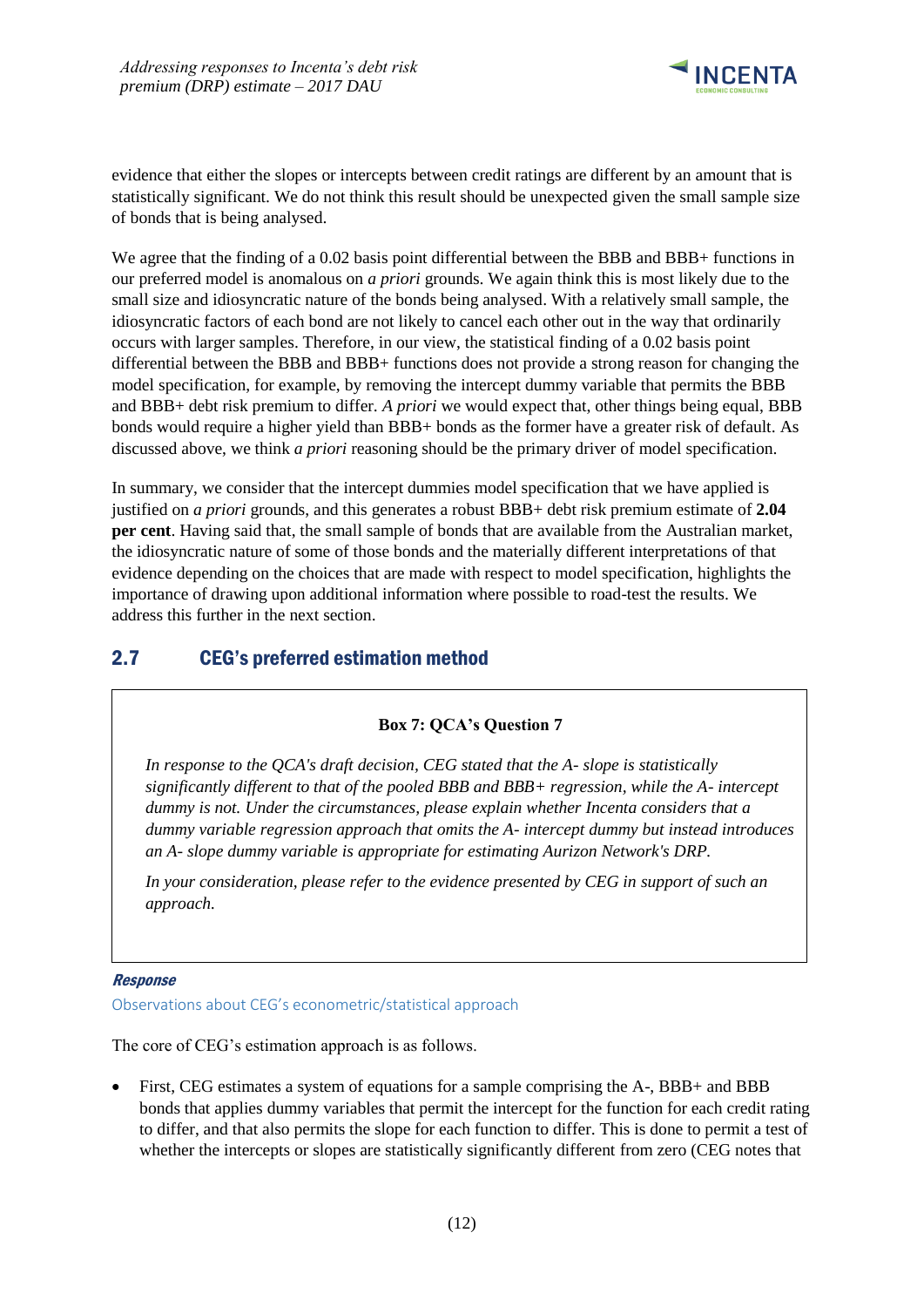

estimating a system of equations in this manner is equivalent to estimating each function independently).<sup>15</sup>

- The result of this step is that the only dummy variable that is found to be statistically different from the BBB+ bonds intercept and slope coefficients in CEG's equation 1 is the dummy variable for the slope of the A- function. CEG concludes from this that it is essential for the specification of the regression equation to allow the slope of the A- function to differ from the slope of the BBB and BBB+ functions.
- Secondly, applying the conclusion reached above, CEG then presents estimates for a variety of regression specifications that all have the common characteristic of either:
	- including a dummy variable that permits the slope on the A- function to differ from the BBB+ and BBB function(s), or
	- excluding the A- bonds from the sample.

We do not think that the regression specifications that CEG has applied are the most appropriate specifications for interpreting the bond sample that is consistent with PwC (2013). The concerns that we have with CEG's proposed approach are as follows.

First, as noted in section 2.6 above, we do not think it is appropriate or best practice to select variables for empirical exercises based purely on their statistical significance rather than on *a priori* hypothesis formulation, particularly where the analysis is being performed on small samples. Selecting the empirical specification based solely on statistical significance creates the potential for an incorrect specification of the model to be selected, with the resulting potential for error.

Secondly, the practical consequence of CEG excluding the A- intercept dummy and including only a dummy variable for the slope of A- bonds, or excluding the A- bonds from the sample altogether, is that the A- bonds have little (or no) influence on the slope of the BBB+ and BBB functions. As we discussed in the previous section, there are few long dated BBB and BBB+ bonds (and none with a term of more than 7 years), which means that an estimate of a 10 year BBB+ debt risk premium that considers only these bonds implies a material extrapolation is being made from the range of the data being considered. In contrast, as we discussed in the previous section, our preferred specification (i.e., one that includes intercept dummies and estimates the slope for the pooled A-, BBB+ and BBB bonds) harnesses the much greater information available from the A- bonds as to the debt risk premium for long term bonds.

Thirdly, we do not think that the statistical evidence that CEG identifies for the slope of the Afunction being different to the slope of the BBB+ and BBB functions is convincing. Rather, on our analysis, we think the results are sensitive to (and a function of) the behaviour of bonds with short terms to maturity. Table 4 replicates CEG's results with respect to the system of equations with the full suite of dummy variables,<sup>16</sup> with the relevant row identified (i.e., with the coefficient and

 $15$ <sup>15</sup> It is noted that the statistical significance in this specification tests whether the coefficients of other intercept and slope dummy variables (i.e. for BBB and A- bonds) are statistically significantly different from the BBB+ intercept and slope coefficients.

<sup>&</sup>lt;sup>16</sup> These estimates are very close, but CEG has used one additional observation in its domestic sample (56 observations compared with our 55 observations).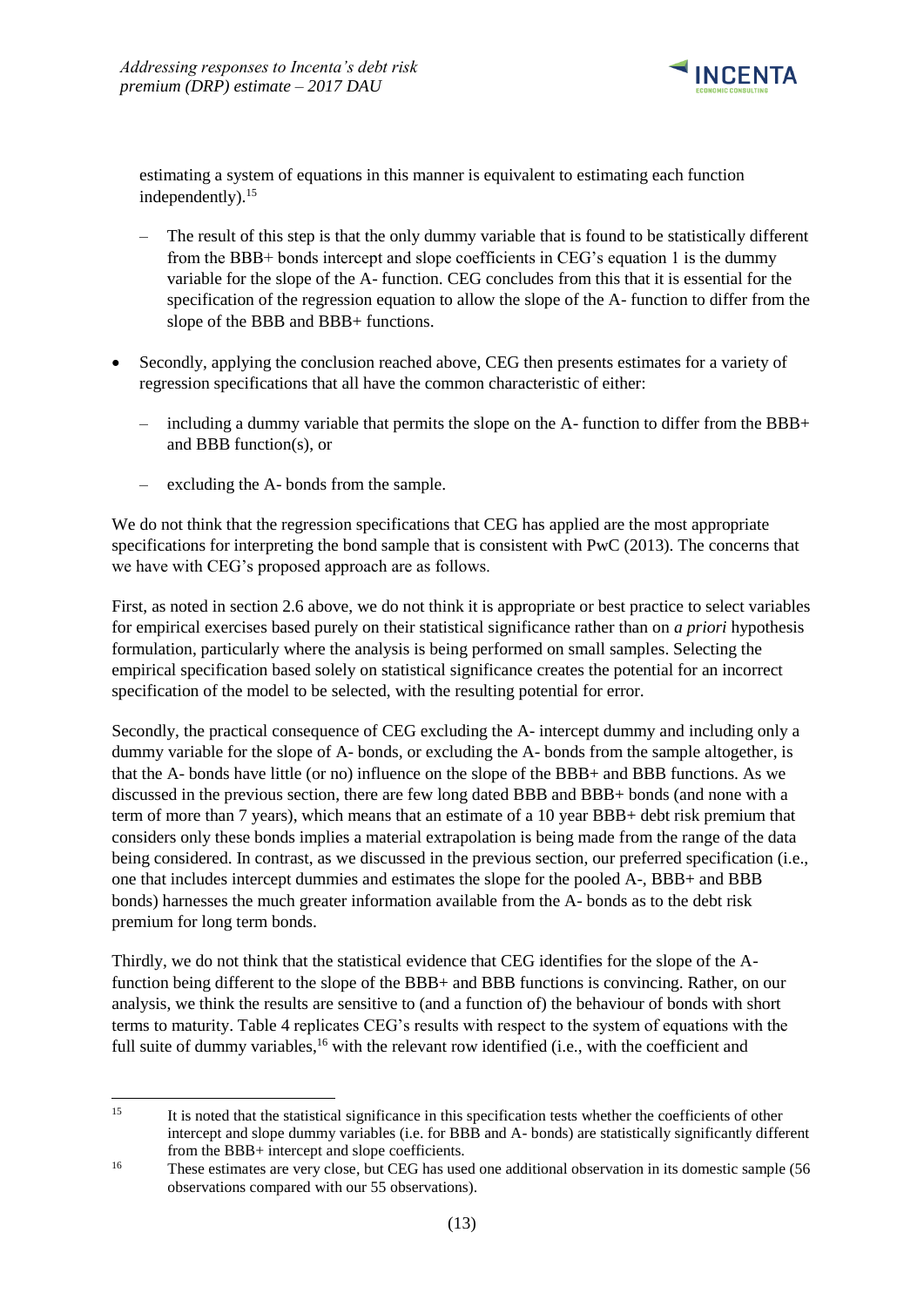

associated t-statistic). This shows that, while CEG's results are (approximately) reproduced when our full original sample is applied:

- the statistical significance of the A- slope dummy disappears when the Coca-Cola bond is removed (as CEG appears to advocate), and
- the statistical significance of the difference reduces further if all bonds with a term of less than two years are excluded (which is consistent with the ERAWA practice), which demonstrates the sensitivity of CEG's results to the position of bonds with short terms (and which bonds have very little relevance for the target, i.e., a 10 year BBB+ bond).

#### **Table 4 Statistical significance of A- slope coefficient - sensitivity of CEG's findings to sample composition**

|                      |                          | <b>All Observations</b> |           | <b>Exclude Coca-Cola &amp; MELAIR bonds</b> | Minimum term at 2 years |             |  |
|----------------------|--------------------------|-------------------------|-----------|---------------------------------------------|-------------------------|-------------|--|
|                      | T-statistic<br>Parameter |                         | Parameter | T-statistic                                 | Parameter               | T-statistic |  |
| Intercept            | 0.79%                    | 4.30                    | 0.91%     | 3.97                                        | 1.17%                   | 3.94        |  |
| <b>Term</b>          | 0.17%                    | 3.26                    | 0.15%     | 2.61                                        | 0.09%                   | 1.67        |  |
| A-intercept          | 0.12%                    | 0.65                    | 0.01%     | 0.04                                        | $-0.20%$                | $-0.65$     |  |
| <b>BBB</b> intercept | 0.11%                    | 0.44                    | $-0.01%$  | $-0.03$                                     | $-0.16%$                | $-0.51$     |  |
| A-slope              | $-0.09%$                 | $-1.72$                 | $-0.07%$  | $-1.21$                                     | $-0.02%$                | $-0.40$     |  |
| <b>BBB</b> slope     | $-0.03%$                 | $-0.39$                 | 0.00%     | $-0.07$                                     | 0.03%                   | 0.41        |  |
| Sample size          | 55                       |                         | 53        |                                             | 44                      |             |  |
| Degrees of freedom   | 49                       |                         | 47        |                                             | 38                      |             |  |
| R <sub>2</sub>       | 62%                      |                         | 63%       |                                             |                         |             |  |
| <b>Adjusted R2</b>   | 58%                      |                         | 59%       |                                             | 52%                     |             |  |
| 10 year BBB+ DRP     | 2.50%                    |                         | 2.39%     |                                             | 2.09%                   |             |  |



Indeed, the logic that CEG applied would suggest that the above results (i.e., none of the dummy variables found to be statistically significant) justify applying a pooled sample with no dummy variables (i.e., the approach that yields a BBB+ estimate of 1.80 per cent). However, as discussed above, we think that *a priori* considerations warrant including dummy variables for the intercepts, irrespective of whether coefficients in CEG's "screening" regression are found to be statistically significant.

### Cross-checking CEG's findings to the data

As noted in the previous section, the small sample of bonds that is available from the Australian market, the idiosyncratic nature of some of those bonds and the materially different interpretations of that evidence depending on the choices that are made with respect to estimation technique, highlights the importance of drawing upon additional information where possible to road-test the results. We discuss further this evidence here.<sup>17</sup>

One indicator of reasonableness that we have considered is the difference between BBB+ and Ayields for a 10 year bond that is implied by CEG's estimates. CEG's estimate (2.32) implies a 60 basis

 $17$ <sup>17</sup> In our original report we also discussed cross-checks based on third party sources (RBA and Bloomberg) and using the Nelson-Siegel and Nelson-Siegel-Svensson functional forms. We do not repeat those findings here.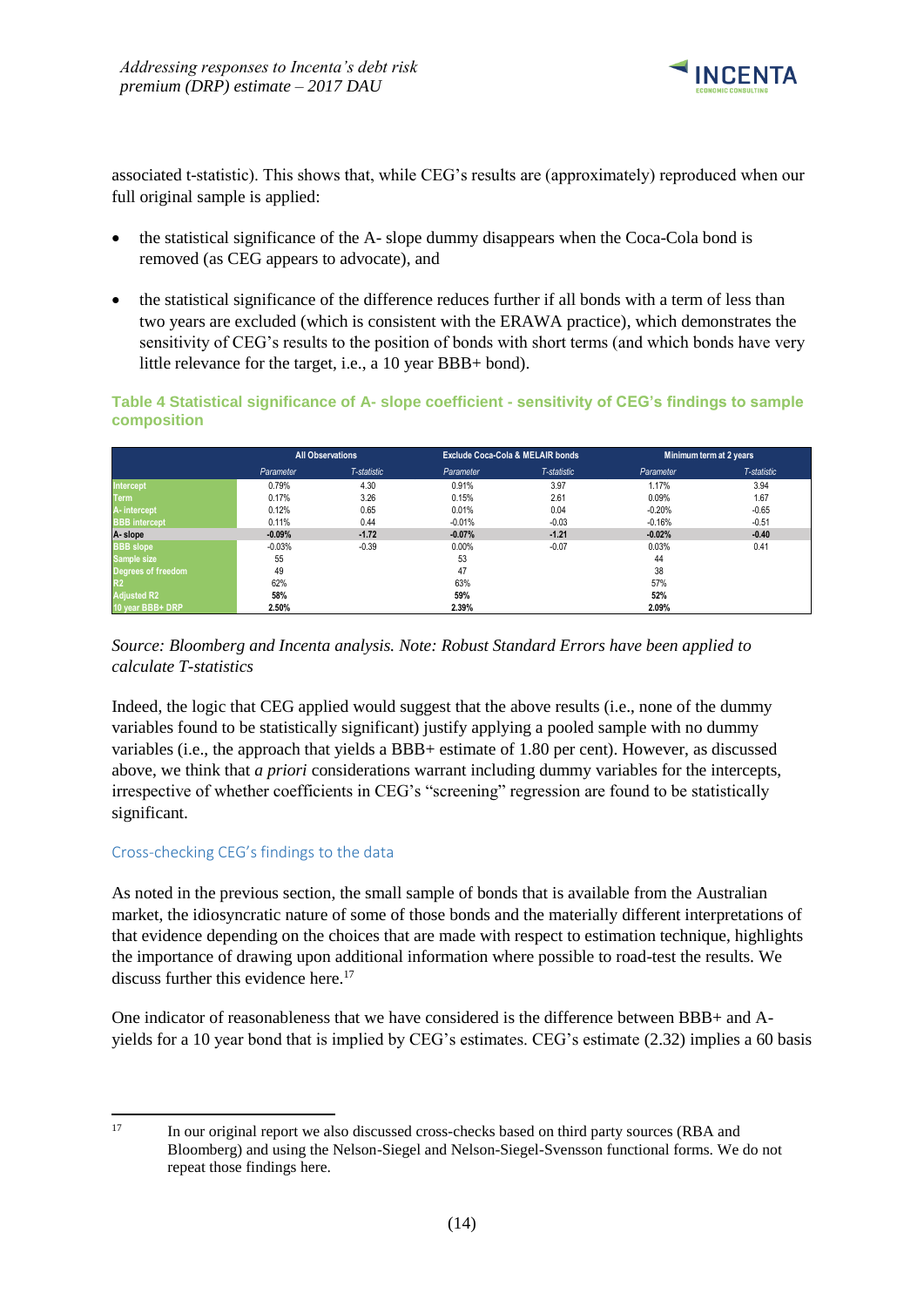

point difference between its BBB+ estimate and its estimate for an A- bond.<sup>18</sup> This difference is materially greater than what could reasonably be expected during the period of analysis.

The principal indicator of reasonableness that we have considered are the results obtained from an examination of the expanded sample. The results that are obtained from the expanded sample are as follows:

- A regression on just the BBB+ bonds yields a 10 year debt risk premium of 2.04 per cent, after excluding the domestic Coca-Cola bond (see Table 2 above, in the discussion on section 2.2).
- A regression on the whole of the expanded sample with intercept dummies is 2.0 per cent, after excluding the Coca-Cola bond and including the six additional bonds identified in section 2.5 are included. The estimate remains at 2.0 per cent if the three BBB+ bonds with partial observations are included.

It is clear from these results that the expanded sample is more consistent with our analysis of the available data than is CEG's. Figure 2 explores this issue further. It shows CEG's estimates, as well as our domestic estimate and the estimate from the expanded sample (namely the estimate that reflects only the BBB+ bonds), and plots over these functions the BBB+ bond observations in the expanded sample. This figure shows that our functions are more reflective of the bond observations than CEG's resulting estimate of 2.32 per cent.

<sup>18</sup> The estimate that we attribute to CEG for A- bonds is the estimate provided by its equation number 6, which is 1.72 per cent. This estimate for A- bonds is consistent with our own estimate for A- bonds (a simple regression on just A- bonds yields an estimate of 1.70 per cent).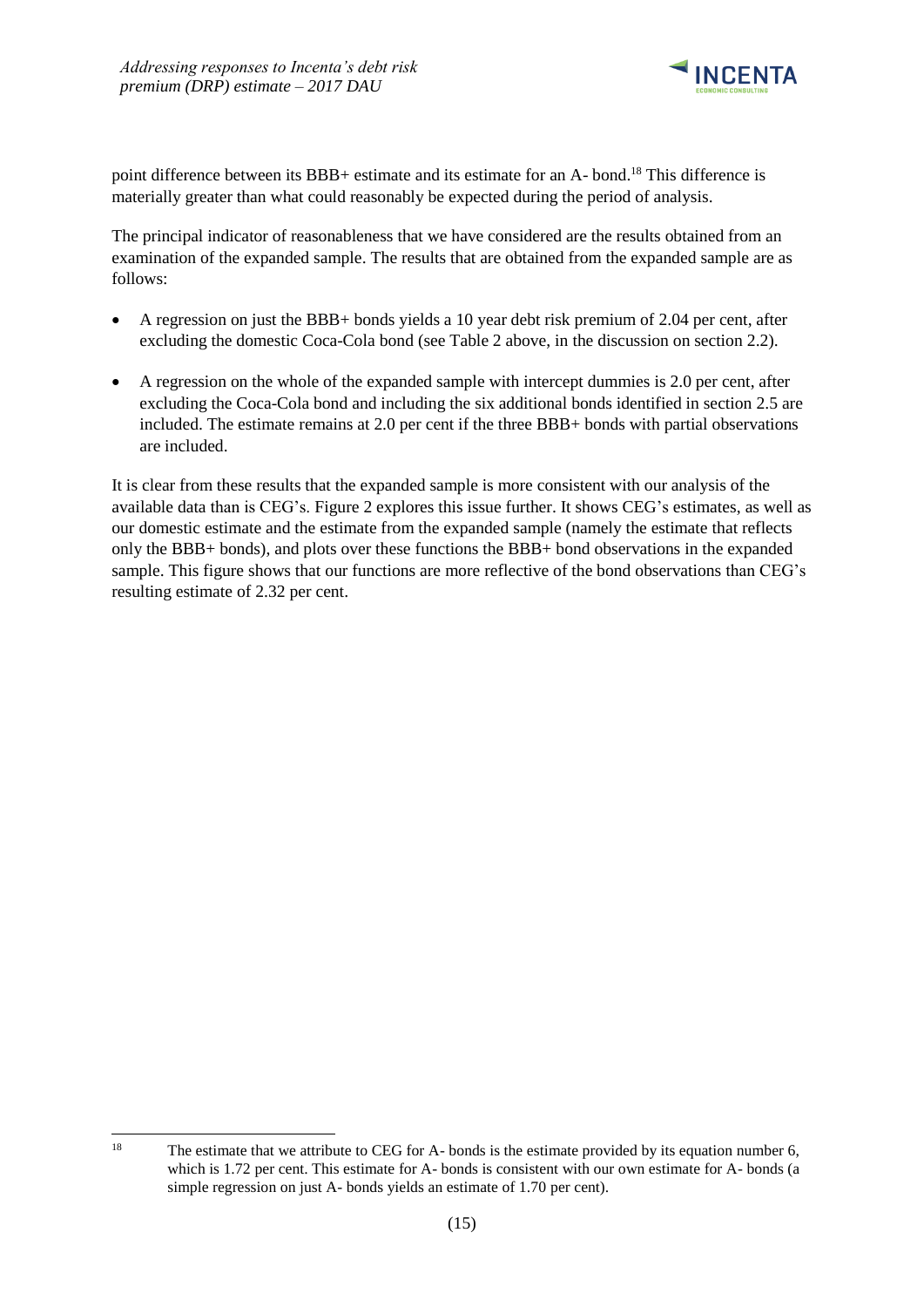



**Figure 2: BBB+ debt risk premium estimates: Incenta and CEG using domestic bonds and expanded bond samples, 20 days to 30 June, 2017**

*Source: Bloomberg, RBA, CEG and Incenta analysis*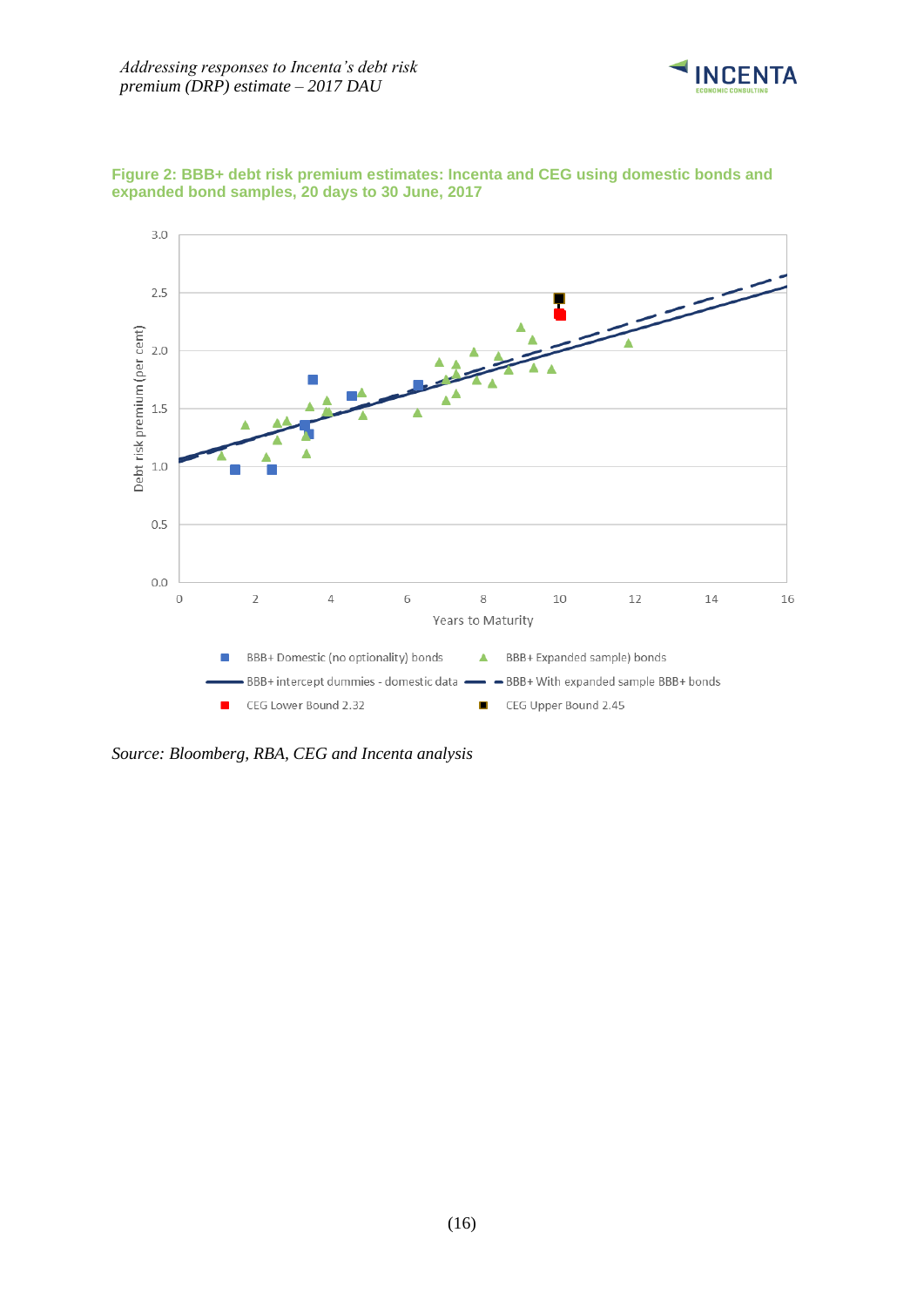

## <span id="page-18-0"></span>2.8 Consistency with PwC's (2013) position on use of the BBB BVAL curve as an estimate of the BBB+ rating target

### **Box 8: QCA's Question 8**

*Please outline whether you consider that Incenta's position that 'failing to adjust the Bloomberg BBB BVAL curve for a BBB+ rating target is flawed' is inconsistent with positions outlined in PwC (2003)<sup>1</sup> . In doing so, please consider the following quote from PwC (2003, p.42):*

> *As noted previously, the extrapolated 10 year Bloomberg BBB FVC estimate (which by convention has been accepted as the BBB+ estimate) is 325 basis points.*

*In your response, please outline whether Incenta maintains that it is appropriate to adjust the Bloomberg BBB BVAL curve for a BBB+ target credit rating.*

#### Response

Under its section 6 titled "Cross checks" the CEG report stated the following:

*We note as well that the discussion in section 3.3.2 shows that PwC (2013) opted to refer to the Bloomberg BBB BFV curve (since replaced with the Bloomberg BBB BVAL curve) since it was accepted as referring to a BBB+ estimate by convention. Since the Bloomberg BBB BFV curve has now been replaced with the BBB BVAL curve, while the RBA BBB curve has also started to be used as part of regulatory decisions, both the BVAL BBB and RBA BBB curves should thus also be used without making credit rating adjustments.*

In other words, CEG considers our approach to be inconsistent with its interpretation of the PwC (2013) method.

In our view, CEG is reading too much into the statements in PwC (2013) about the Bloomberg curve (let alone the RBA curve, which PwC (2013) pre-dated), and we do not think that report can be read as saying that the Bloomberg BBB fair value curve provides an acceptable estimate of the BBB+ debt risk premium.

The actual statement in PwC's  $(2013)$  report was as follows:<sup>19</sup>

*As noted previously, the extrapolated 10 year Bloomberg BBB FVC estimate (which by convention has been accepted as the BBB+ estimate) is 325 basis points.*

It is clear from the PwC (2013) report that this statement was a summary of the Australian Energy Regulator's (AER) method of deriving an estimate of the 10-year BBB+. It did not in itself contain an endorsement of the AER's method, let alone an endorsement of the Bloomberg curve for all time irrespective of how the method that Bloomberg applies to fit the curve, or the composition of the sample that is used to fit the curve, may change.

<sup>1</sup> <sup>19</sup> PwC (June, 2013), p.42.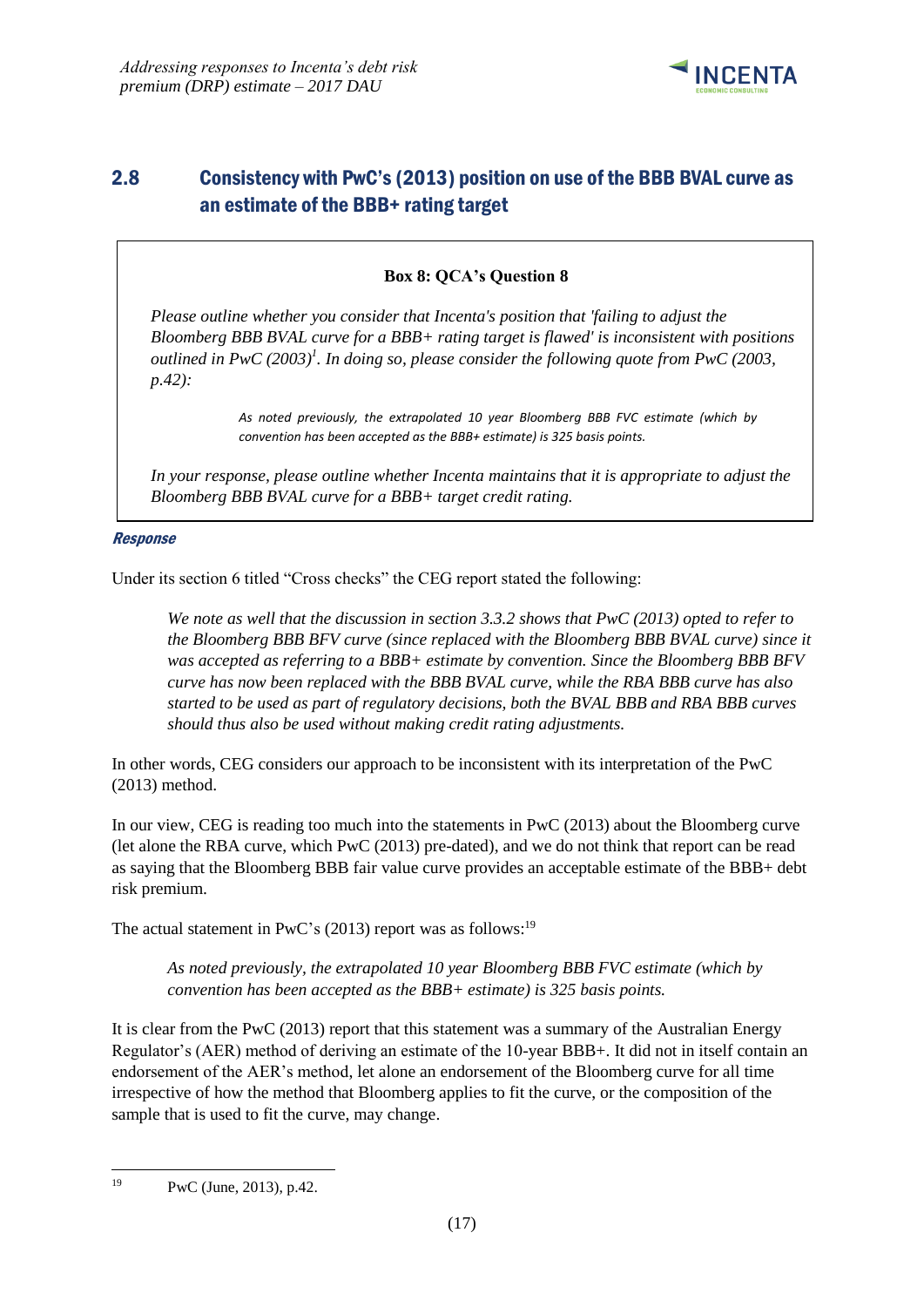

We observe that the Bloomberg curve for many years was accepted by a number of regulators and practitioners as providing an acceptable estimate of the debt risk premium for a 10 year BBB+ bond. This initially reflected the fact that, for the period prior to the global financial crisis, the composition of Bloomberg's broad BBB sample was comprised wholly or substantially of BBB+ bonds. For example, NERA (2005) stated that between 2003 and 2005 all of Bloomberg's sample that it used to estimate the broad BBB fair value yield were BBB+ bonds.<sup>20</sup> Moreover, even after the composition of the curve became more weighted towards a BBB rating, other factors caused the curve to be depressed at longer terms (i.e., around 10 years) and so caused the estimate to be pushed towards a BBB+ (the main such factor was the need to extrapolate the curve, which tended to cause the BBB curve to be made flatter for longer terms).

However, since the PwC (2013) report, the Bloomberg curve has changed materially. Bloomberg resumed publishing a 10-year broad BBB fair value curve in 2014, which has removed the "flattening" of the curve at the long end that was noted above. Bloomberg has also fundamentally changed its method of fitting its fair value curve compared to the method that was applied at the time of the PwC (2013) report. As noted in section 2.6 above, during the averaging period the composition of the curve had an average credit rating weighted towards BBB-. Thus, in summary, the curve that exists now is materially different to the curve that gave rise to the convention to which PwC (2013) referred.

Indeed, we note that the degree of acceptance of the curve by the AER has also evolved. Whilst the AER has continued to apply the Bloomberg broad BBB debt risk premium as its estimate for BBB+ rated businesses, it has stressed that it does not consider this to be its estimate of the BBB+ yield, but rather is an expedient that facilitates the practical implementation of its trailing average debt approach. In a recent decision the AER commented as follows:<sup>21</sup>

*We adopt a benchmark credit rating of BBB+ but estimate the return on debt using the 'broad-BBB' rated curves published by the RBA and Bloomberg. This means that these curves are estimated based on a bond sample that includes lower rated BBB and BBB– rated bonds. To the extent that the estimates produced by these curves reflect those lower rated bonds, this would similarly introduce an upward bias.*

It is our view that if the benchmark credit rating is BBB+, it is necessary to estimate the BBB+ debt risk premium, and not a debt risk premium that includes bias from other credit rating bands. It is therefore not appropriate to apply the RBA's broad BBB debt risk premium to Aurizon Network as an estimate of the BBB+ debt risk premium, since this is likely to introduce upward bias. Neither is it appropriate to pool the BBB and BBB+ bonds, as this approach also has the potential to introduce upward bias.

 $20\,$ <sup>20</sup> NERA (May, 2005), *Critique of available estimates of the credit spread on corporate bonds: A Report for the ENA*, p.12.

<sup>21</sup> AER (July, 2016) *DRAFT DECISION, AusNet Services transmission determination 2017-18 to 2021- 22, Attachment 3 – Rate of return,* p.3-117.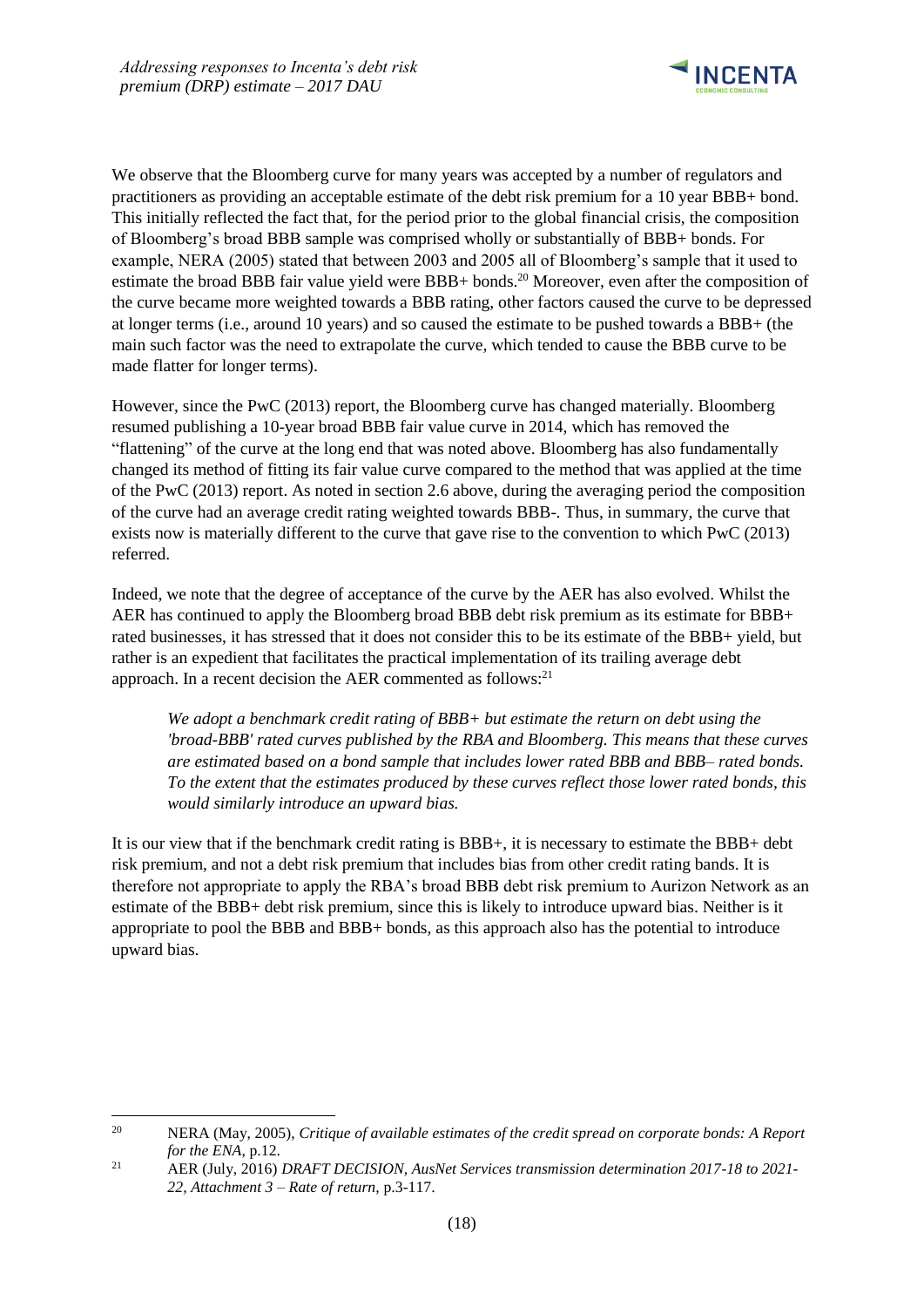

## <span id="page-20-0"></span>2.9 Adjustment of the RBA third party yield estimate to match the 10-year target tenor

### **Box 9: QCA's Question 9**

*In its report to the QCA, please explain whether Incenta adjusted the RBA third-party estimates to account the fact that the effective tenor is generally materially shorter than the 10-year target tenor? If not, does please explain whether Incenta considers it appropriate to do so, providing updated third-party estimates if necessary.* 

#### Response

We did adjust the RBA's third-party estimates of "effective 10-year yields" for the BBB and AAA credit rating bands to the "target tenor" of 10 years using the Lally extrapolation method that is applied by the AER.<sup>22</sup> For example, during the relevant month ends of May and June 2017, the "effective tenor" of the RBA's BBB sample averaged at 8.76 years, and needed to be extrapolated by 1.24 years to term of 10 years. On average that extrapolation added 10.8 basis points per annum to the yield, which was then raised further by conversion of the semi-annual rates to effective annual rates.<sup>23</sup>

## <span id="page-20-1"></span>2.10 Bloomberg's Option Adjusted Spread (OAS) function

### **Box 10: QCA's Question 10**

*Incenta proposed the use of Bloomberg's option adjusted spreads (OAS) function to remove the impact of options on observed DRPs and the use of cross-currency swaps to adjust foreign currency DRPs into AUD DRPs. Please explain whether Incenta considers Bloomberg's OAS feature will provide reliable estimates of the impact of optionality on bond yields. As part of your response, please outline whether there has been a comprehensive analysis of the accuracy of the Bloomberg's OAS feature.*

#### Response

We have not tested whether Bloomberg's OAS feature provides a reliable estimate of the impact of optionality on bond yields, nor are we aware of any tests of the accuracy of this Bloomberg feature. We do know that the ERAWA and Bloomberg apply the OAS feature to adjust the yields of callable bonds in their samples, and that CEG also applies it in its own work and has been a consistent proponent of the use of bonds with embedded options (and the Bloomberg OAS estimates to derive their yields). For example, in its November, 2016 advice to Aurizon Network, CEG suggested that:

 $22\,$ <sup>22</sup> Lally, M. (20 November, 2014), *Implementation issues for the cost of debt*, 20 November 2014, pp. 38– 44.

<sup>23</sup> The final step in deriving the "target tenor" 10-year yield was interpolation of the yields to account for the fact that there were more than 20 trading days between the end of May and end of June, 2017.